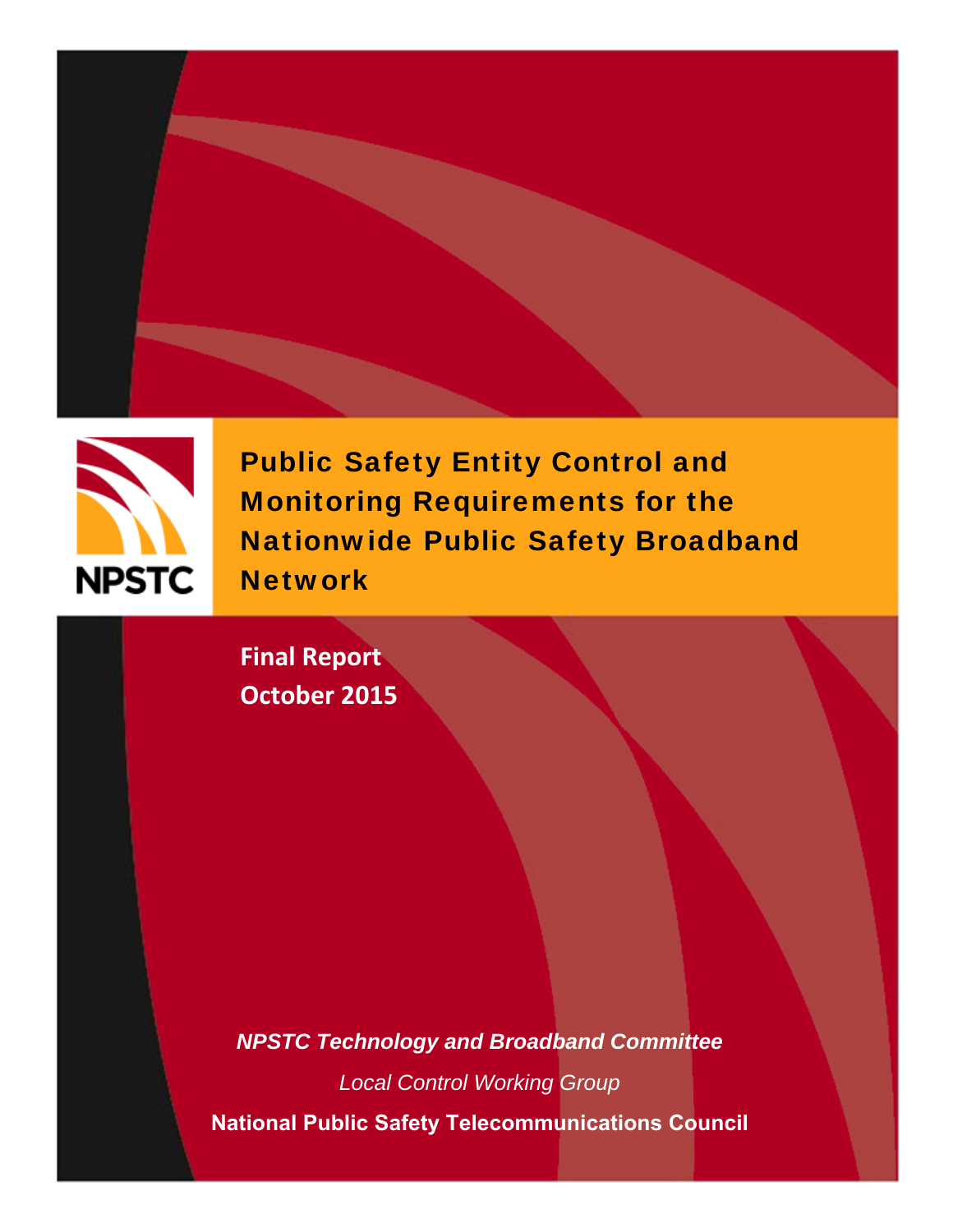## **Revision History**

| Date       | <b>Version</b> | <b>Notes</b>                                    | <b>Editor</b> |
|------------|----------------|-------------------------------------------------|---------------|
| $11-Sep-$  | LC14-07-       | Minor editorial changes and updates (changed    | Hengeveld     |
| 2015       | 21             | tracked and marked with Word comments) for      |               |
|            |                | remaining action items from the comment matrix. |               |
| $09-Sep-$  | $1C14-07-$     | Result of 10-Sept-2015 Conference Call          | Hengeveld     |
| 2015       | 20             |                                                 |               |
| $26$ -Aug- | LC14-07-       | Result of 26-August-2015 Conference Call        | Hengeveld     |
| 2015       | 19             |                                                 |               |
| $21$ -Aug- | $LC14-07-$     | Edits for 26-August-2015 conference call        | Hengeveld     |
| 2015       | 18             |                                                 |               |
| September  |                | Baseline from NPSTC Broadband Working Group,    | Hengeveld     |
| 2014       |                | Local Control Task Group: Local Control in the  |               |
|            |                | Nationwide Public Safety Broadband Network, Rev |               |
|            |                | F, March 2012.                                  |               |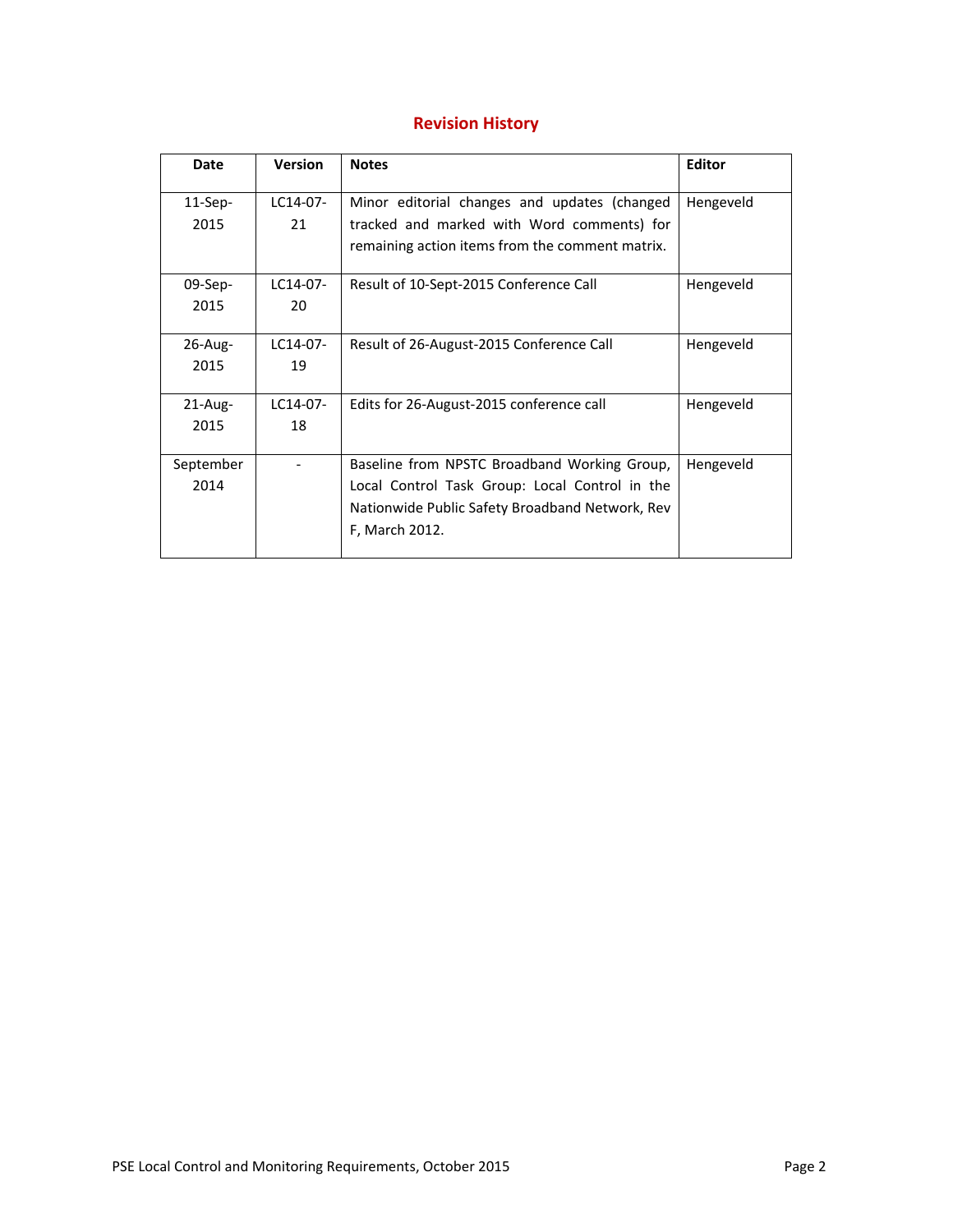# **Public Safety Entity Control and Monitoring Requirements for the Nationwide Public Safety Broadband Network**

## **Table of Contents**

| $\mathbf{1}$   |       |  |
|----------------|-------|--|
|                | 1.1   |  |
|                | 1.2   |  |
| $\overline{2}$ |       |  |
|                | 2.1   |  |
|                | 2.1.1 |  |
|                | 2.1.2 |  |
|                | 2.1.3 |  |
|                | 2.1.4 |  |
|                | 2.2   |  |
|                | 2.2.1 |  |
|                | 2.2.2 |  |
|                | 2.2.3 |  |
|                | 2.2.4 |  |
|                | 2.2.5 |  |
|                | 2.3   |  |
|                | 2.3.1 |  |
|                | 2.3.2 |  |
|                | 2.3.3 |  |
|                | 2.3.4 |  |
|                | 2.3.5 |  |
|                | 2.4   |  |
|                | 2.4.1 |  |
|                | 2.4.2 |  |
|                | 2.5   |  |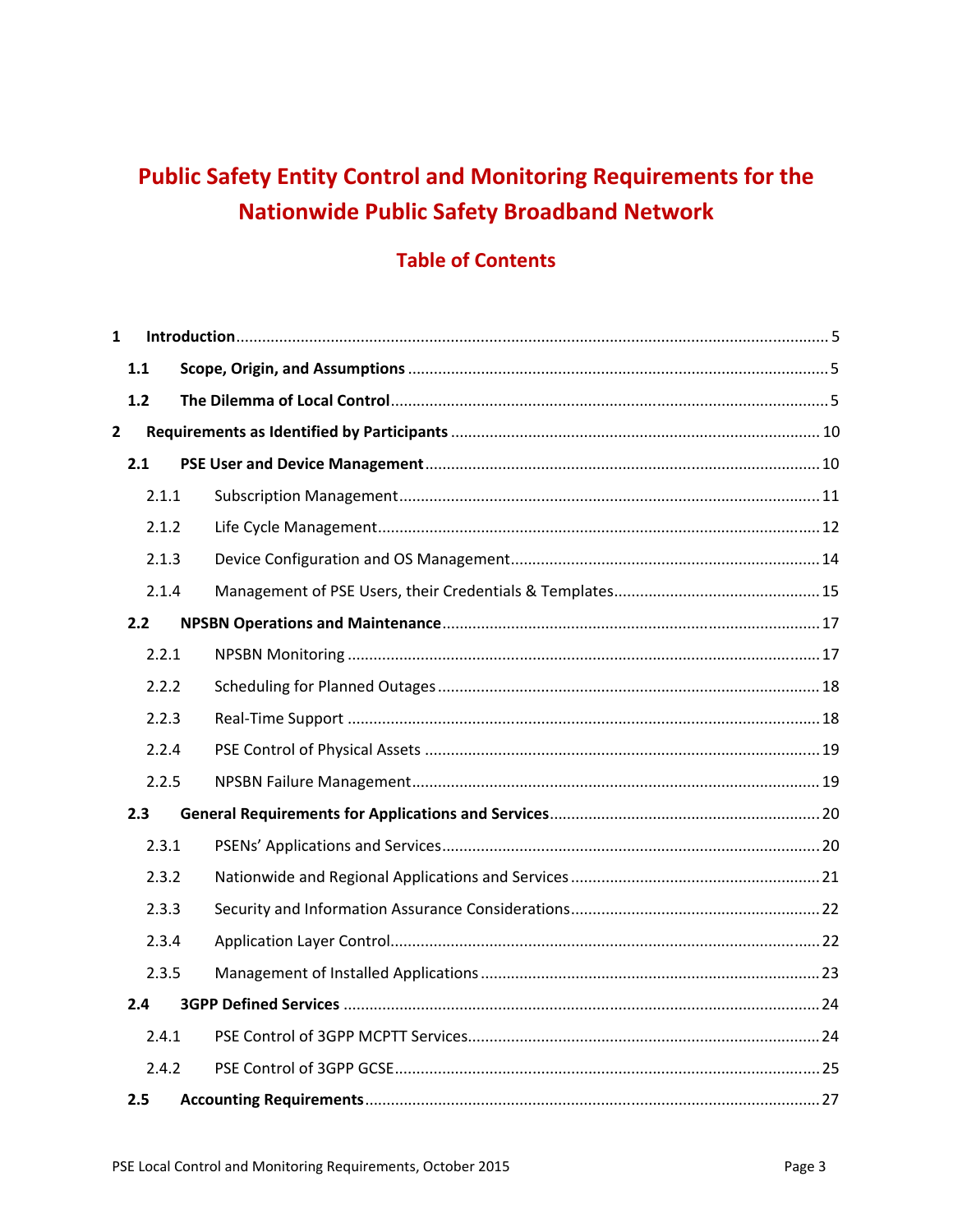## **List of Figures**

|--|

### **List of Tables**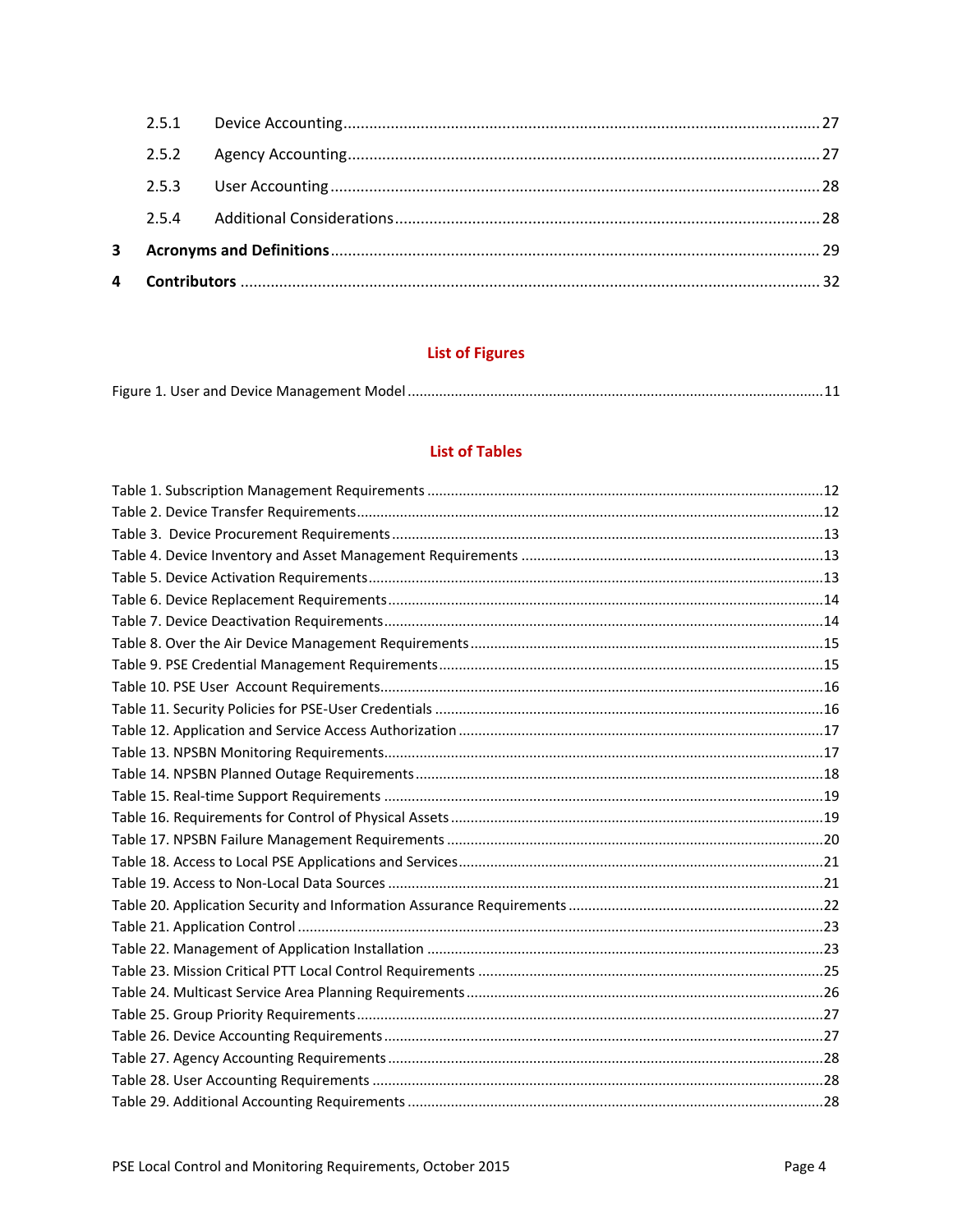## **1 INTRODUCTION**

### **1.1 SCOPE, ORIGIN, AND ASSUMPTIONS**

This document is an update to the NPSTC 2012 PSE Local Control and Monitoring Requirements document. The 2015 Working Group reviewed the original document and refreshed the content based on new and emerging technology advances, a more complete understanding of the LTE environment, and clarifications from FirstNet regarding local control and system design.

This report outlines public safety's (PS) needs and expectations for Local Control of the Nationwide Public Safety Broadband Network (NPSBN). It was developed through collaborative discussion by the NPSTC Local Control Working Group (LCWG) and represents the broad consensus of the Working Group. The Title VI of the *Middle Class Tax Relief and Job Creation Act of 2012 (The Act) requires FirstNet to actively consult with public safety about its various needs. This document is NPSTC's input into the consultation process regarding issues of local control.*

For the purposes of this document, a Public Safety Entity (PSE) is defined as federal, state, local, and tribal public safety organizations, that uses communications services from the NPSBN to provide public safety services in response to an incident, unplanned event, or planned event.

Individual PSEs have different needs that vary over both long and short time horizons (i.e., over months or years at the long end, and over minutes and hours within an incident at the short end). Therefore, it is the opinion of the LCWG that flexibility must be built into any Local Control plan. Use of the definitions and requirements herein must not eliminate any particular PSE's flexibility to meet their individual jurisdictional needs and must allow such agencies to adjust their operations and procedures as experience is gained in using the NPSBN. Because many of the PSE needs and requirements reflect the nearer term NPSBN and device capabilities, Local Control requirements will need to be modified as this network and its devices evolve.

## **1.2 THE DILEMMA OF LOCAL CONTROL**

Most of this document is focused on specific requirements for controlling and monitoring aspects of the NPSBN by PSEs. Preliminarily, however, this section discusses our thoughts on adjacent issues related to cooperation and governance.

First, "Local Control" means the ability of PSEs at all jurisdictional levels -- federal, state, local, and tribal -- to configure and monitor their communications systems to adapt to changing mission requirements and system conditions. The phrase "changing mission requirements" denotes a situational continuum ranging from routine to crisis.

Next, the central dilemma of Local Control in a shared network environment is a balancing of the genuine need of PSEs to independently configure their communications with the equally important political and social need to share resources equitably among primary NPSBN-users (i.e., police, fire, and EMS). This is true because the definition of *equitable* is not self‐evident. We cannot assume that PSEs comprising an ecosystem of diverse disciplines and jurisdictions will always agree on what constitutes *acceptable inequity* when competing community safety, responder safety, financial, and political considerations are involved.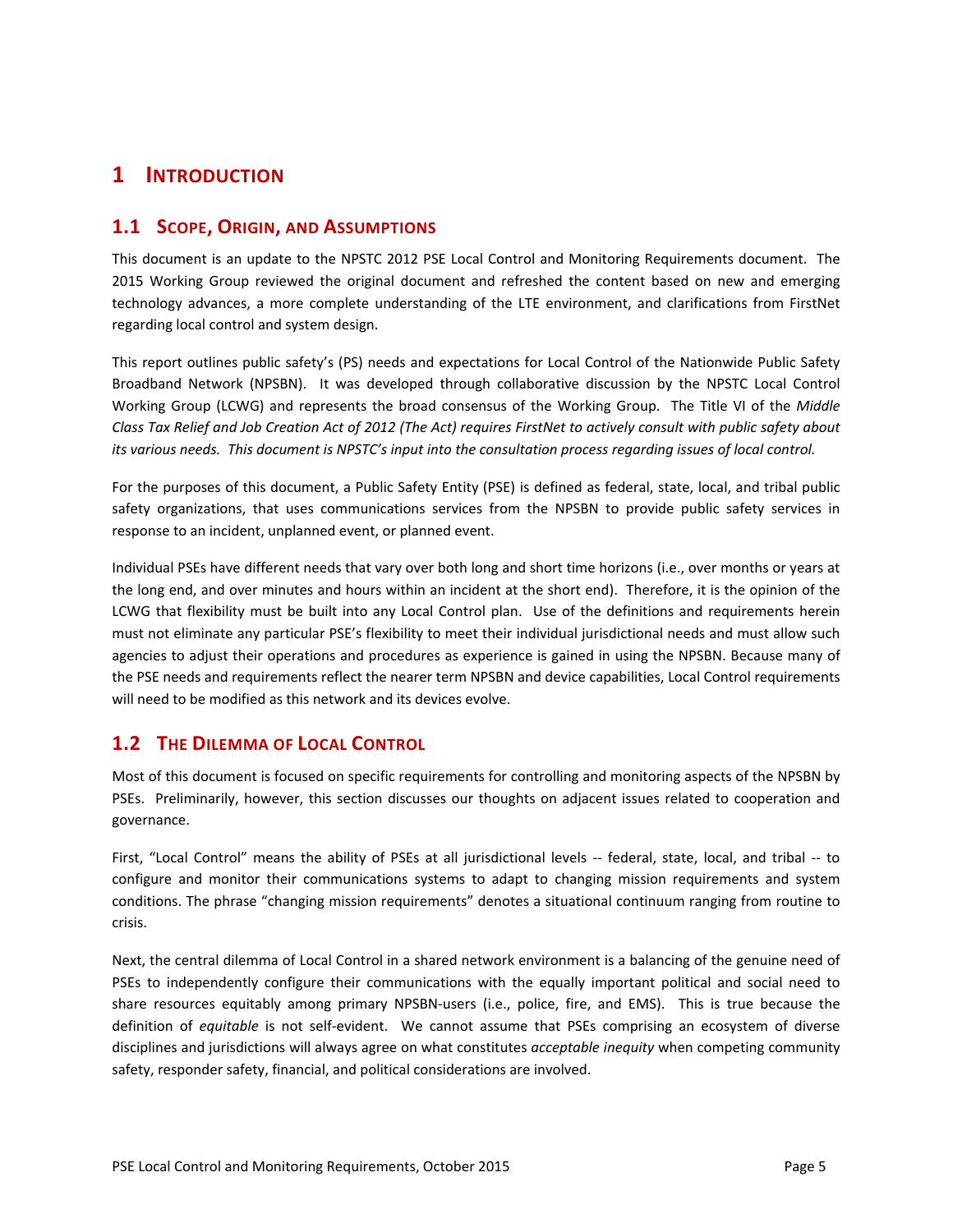The resolution of this dilemma requires attention to people, process, and technology including (i) changes in PSE user's perception of "*their"* communications network ("people"); (ii) facilitated inter‐agency processes and educational opportunities ("process"); and (iii) technical means for avoiding inefficient use of shared capacity or resources that would cause a negative impact on the network ("technology"). More specifically:

- PSEs joining or subscribing to the NPSBN must accept that they are becoming a part of a community sharing a critical communications resource and that their decisions can have significant impact on other participating entities;
- The First Responder Network Authority (FirstNet<sup>1</sup>), and/or some duly designated proxy, must take a lead role in educating PSEs about technical factors under their control and how they can ensure effective operation of the NPSBN.

PSEs need to understand, at some level, how applications they deploy and/or use affect the performance of the network as a whole. For example, while many video applications will perform effectively at varying bandwidths, some users may believe the "best" user experience requires very high-resolution video, as with High Definition (HD) video. Were a PSE to naively decide to run all of its video sources at their highest bandwidth at all times, they could significantly impact the overall data load on certain areas of the network and create unnecessary Quality of Service (QoS) issues for other users. By educating PSEs about the impact of various technologies on the network, including best practices, these discussions may encourage PSEs to *condition* their content to make it suitable for the NPSBN.

FirstNet must facilitate regular dialogue on the best practices and cooperative use of common resources.

Most PSEs today meet periodically within their community to discuss trends and current events that impact their operations. Those existing community-based public safety forums should be leveraged by FirstNet and/or its contractor(s) to provide an opportunity for regular discussions about NPSBN resources and to gather input from participating PSEs. We also believe that a structured process needs to be established for potential NPSBN PSEs to participate in their community. PSEs need to become aware of the capabilities available to their users as provided by the NPSBN and to identify beneficial applications and services that are utilized throughout their community and the agencies that use them. People engaged in this effort need to agree to come together and work through a structured process, facilitated by FirstNet, to help create an environment in which broadband technology can successfully meet their collective needs.

Likewise, FirstNet will need to regularly solicit from their PSEs information about their experience using the NPSBN to determine when and if network changes might be needed to facilitate public safety communications.

• Finally, the NPSBN needs to implement the technical means for detecting and managing inefficient use of shared capacity and must provide the technical means by which any PSE can optimize its NPSBN use.

Pre‐defined plans (i.e., disaster plans) that are established today in Land Mobile Radio (LMR) systems "pre‐incident" take into consideration how unique applications and user needs during specific incidents need to be supported and addressed within LMR networks. In the NPSBN, the process envisioned above could provide a forum to determine the priorities associated with different users and applications and would play a critical part of broadband resource policy development. While

<sup>1&</sup>lt;br><sup>1</sup> It is understood that FirstNet will use contractors and other agents to design, build and operate the NPSBN. These entities are also referred to in other documents and reports as "Broadband Network Operator(s)" or "BBNOs." The term "FirstNet" will be used in this report as the single authoritative entity.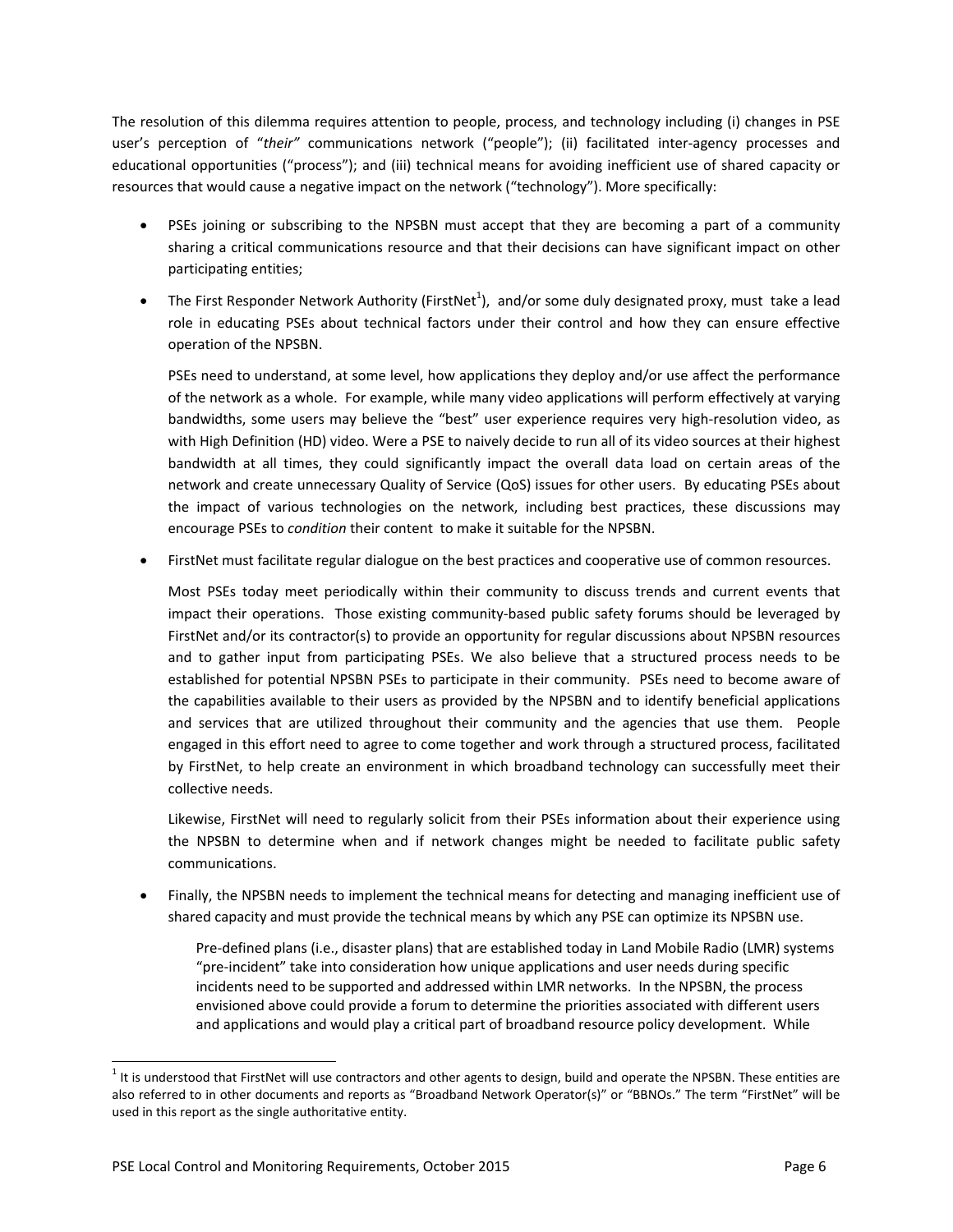these plans would allow for quicker adjustment of resource priorities, mechanisms should be put in place that allow for individual agency – federal, state, local, and tribal ‐‐ input to improve the manner in which controls can be implemented in broadband resource management. Technical controls (e.g., Priority and Quality of Service(PQoS) should be applied in the context of these well‐developed resource plans.

Thus, the effective coordination of people, process, and technology is critical to establishing a successful interjurisdictional, inter‐disciplinary, interoperable, and shared NPSBN. Moreover, smaller PSEs with few resources may have never been required before to access a *shared public safety resource* within their community, where one PSE's use of the resource can have an impact on the resources and quality of applications available to neighboring PSEs. Many PSEs may have neither the ability nor the experience to establish or agree upon Local Control parameters for use of a common resource. Therefore, a regular dialogue on the use of common resources is critical to ensure the right resources are available to the right users, when necessary. In addition, some PSEs may have to learn to co-exist in a community with larger, neighboring PSEs that can utilize more resources and have a greater need to adjust priority and preemption functions.

Other basic elements necessary to address overlapping PSEs/primary NPSBN users include:

- (1) Prioritization Availability Awareness. Awareness of prioritization availability by a PSE is directly related to its understanding of applications and users that are presently prioritized in the default use case, what is being prioritized in the present instance by other agencies in their community, and for what purpose. For PSEs to cooperate effectively, they must first be aware of the resources, their limitations, how they are used, and the ability for PSE leadership to prioritize a functionality (or tool) via an application that is agency agnostic -- all to the betterment of the community.
- (2) NPSBN Monitoring and Awareness Across PSEs

PSEs need to be aware of the operational status of the NPSBN to make appropriate decisions on the use of resources during times of network congestion. This is especially important because the NPSBN serves and prioritizes multiple applications and services across multiple PSEs. This requires real‐time access to information on the overall health of the NPSBN.

PSEs should have access to NPSBN information and performance metrics. PSEs should be aware of the status of the NPSBN and its ability to deliver service to its users. Through Service Level Agreements (SLA), PSEs should be familiar with the baseline capabilities they can typically expect from their applications as they utilize the NPSBN.

(3) Cost Awareness

To account and control for costs, FirstNet needs to provide PSEs with clear and timely subscriber billing information to allow PSEs to control their costs. PSEs must have the ability to retrieve billing data at any time during the billing cycle to monitor costs. At a minimum, the billing system must:

- Provide an electronic billing and accounting portal which will allow easy access to standard and agency customized views of data;
- Clearly identify the rates, usage, and total charges to date;
- Provide easy-to-understand graphical representation of usage for each subscriber or subscriber group;
- Keep billing brief, using plain language descriptions to make charges and usage easily discernible to subscribers;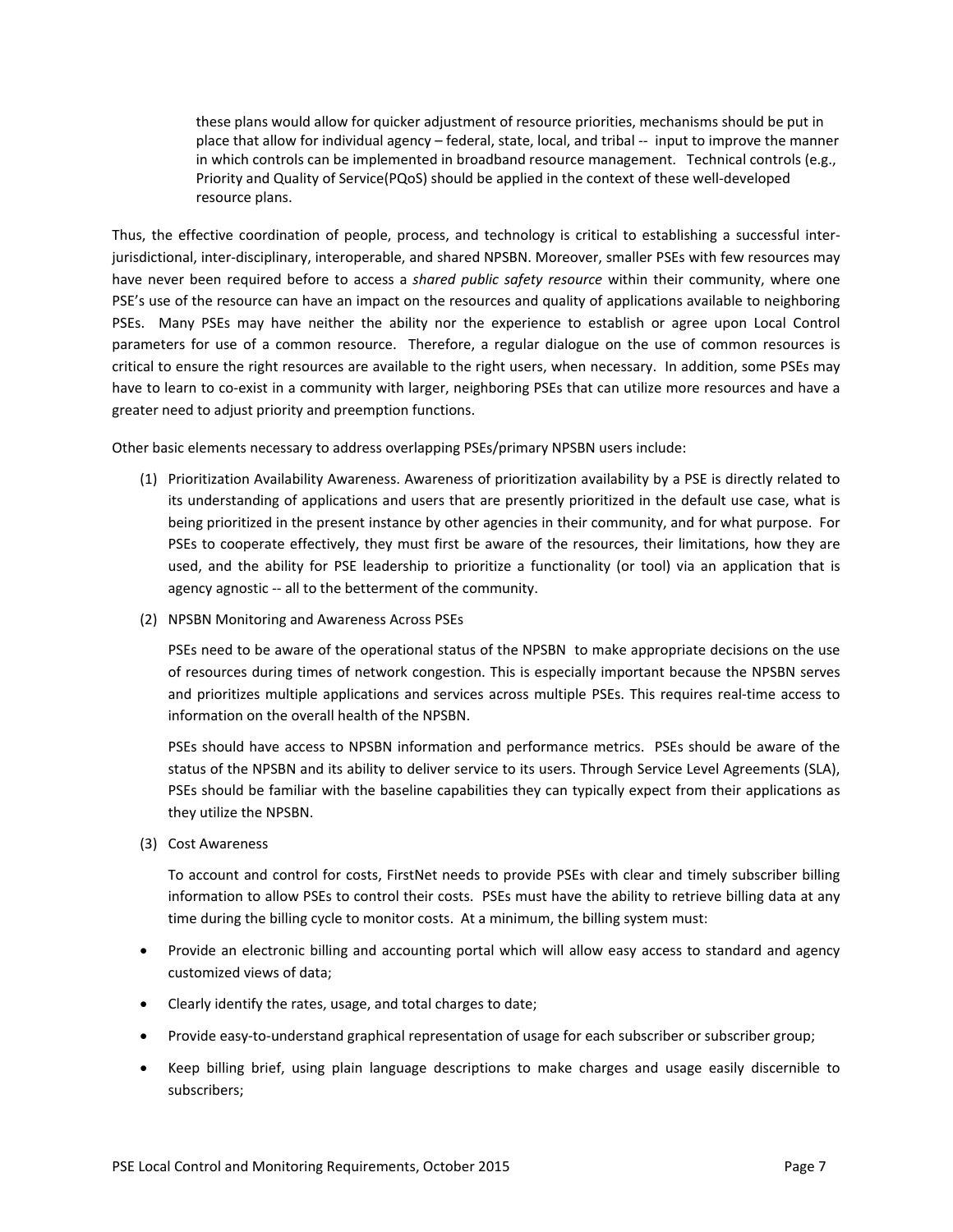- Clearly distinguish FirstNet charges from any third-party charges that may be billed through FirstNet to the PSE(s) subscribers;
- Denote any changes in third-party service providers;
- Allow for customized reporting to provide PSEs the ability to retrieve billing data sorted by multiple variables such as date, user classification, etc. and,
- Provide a mechanism to manage and resolve billing and accounting errors.

When FirstNet finalizes its rates structures, these billing information requirements will need to be revisited.

(4) Regional Governance and Cooperation

Resolution of these issues will, at times, require community-based decisions. Communities or regions should have governance processes that will result in mutually agreeable solutions that work for the entire community or region. These solutions will vary by community and cannot be standardized by FirstNet into a one‐size‐fits‐all format. Sharing information about what works and does not will be beneficial, but the ability to develop regional, community-based solutions should remain a key cornerstone of the Local Control requirements.

(5) Service Level Agreements

Many Local Control functions may become integrated into Service Level Agreements (SLAs) that PSEs may enter into with FirstNet. These agreements will likely vary by community and should not be standardized by FirstNet into a one-size-fits-all offering. Service levels such as coverage, throughput, cell edge bandwidth, etc. are proposed topics for discussion in the statutorily mandated State Consultation process, but it is simply too early to determine whether the state plans to be developed by FirstNet will adequately address these issues.

Legacy LMR systems are instructive. Employed by PSEs to provide improved communications for their users and facilitate interoperability, agencies often have their users subscribe to a regional or statewide area radio network that provides system coverage to their jurisdiction. The attributes of such wide‐area systems that support multiple agencies are substantial and benefits can be realized to the subscribing agency in the form of improved coverage, improved interoperability, and a certainty of expenses annually for communications services to their agency. These same benefits identified by the PSE resulting from these successful LMR models can be replicated between the FirstNet and the PSEs.

In the NPSBN, where many elements and capabilities will be integrated into applications and services accessed by its primary users, many more variables have to be agreed upon between FirstNet and PSE(s) to ensure the subscribing agency's needs are met. SLAs need to be in place between FirstNet and the PSE to, at a minimum:

- Make evident the degree of service the PSE is expecting is met,
- Be sure the PSE is aware of the applications available to its users within the service and the variance of the parameters supporting such services;
- Provide PSEs awareness of the status of sites providing the service in and around their community; and,
- Ensure those sites operate at a level of service that meets the agreed communications needs established within that community.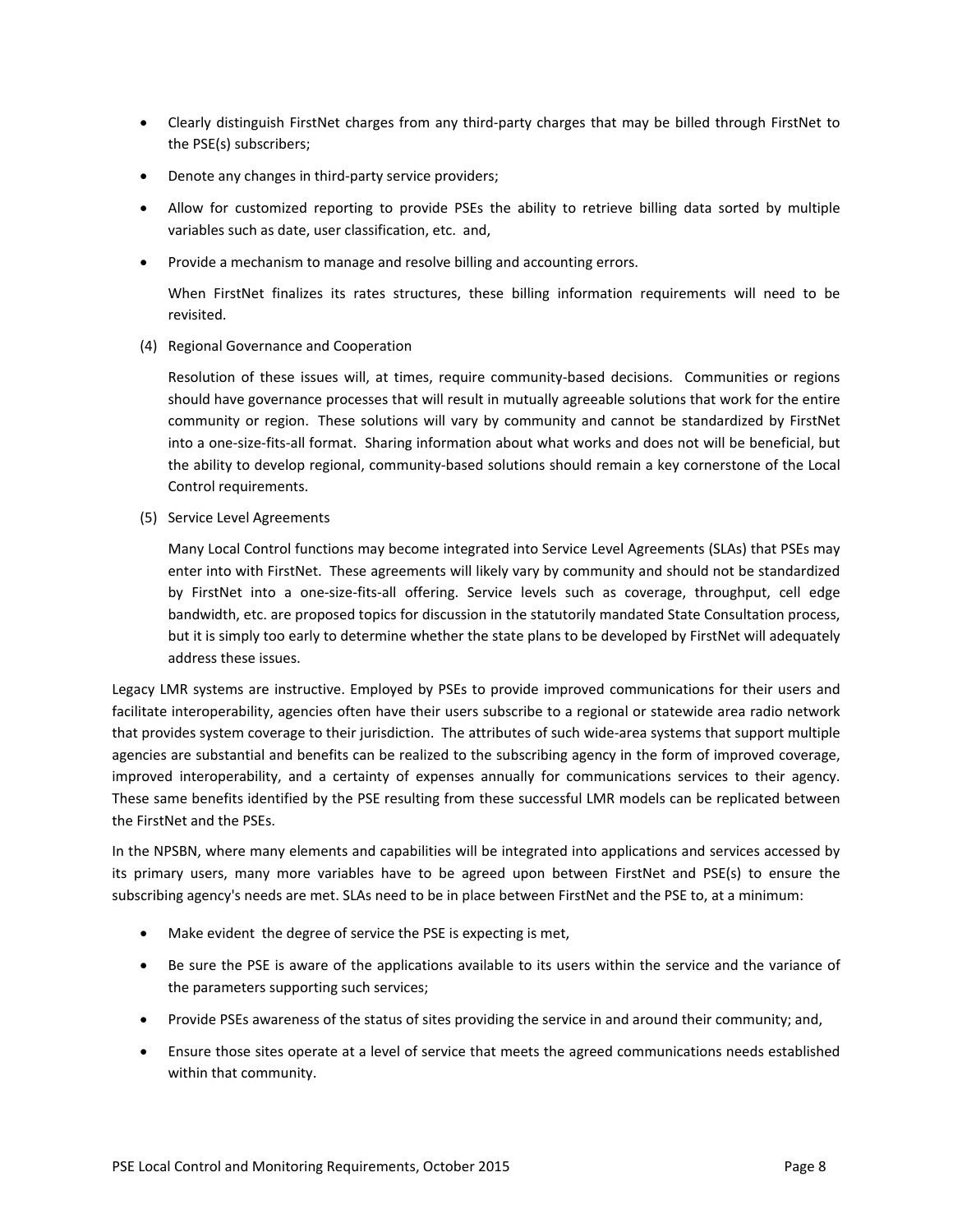Local Control and management of the NPSBN is not confined to fixed infrastructure and resources providing services to NPSBN users within a given community. That is, the NPSBN will also be supporting deployable NPSBN solutions in wilderness, rural areas, and other areas of the country and, therefore, control of these resources must be the purview of the PSE(s) in these areas. Local Control over NPSBN deployable assets should account for (i) the location and storage of equipment, (ii) when and under what conditions the resource will be deployed, and (iii) which agencies will dedicate sufficient personnel and resources to the deployment of these resources. We think these decisions are a necessary part of "Local Control" of the NPSBN.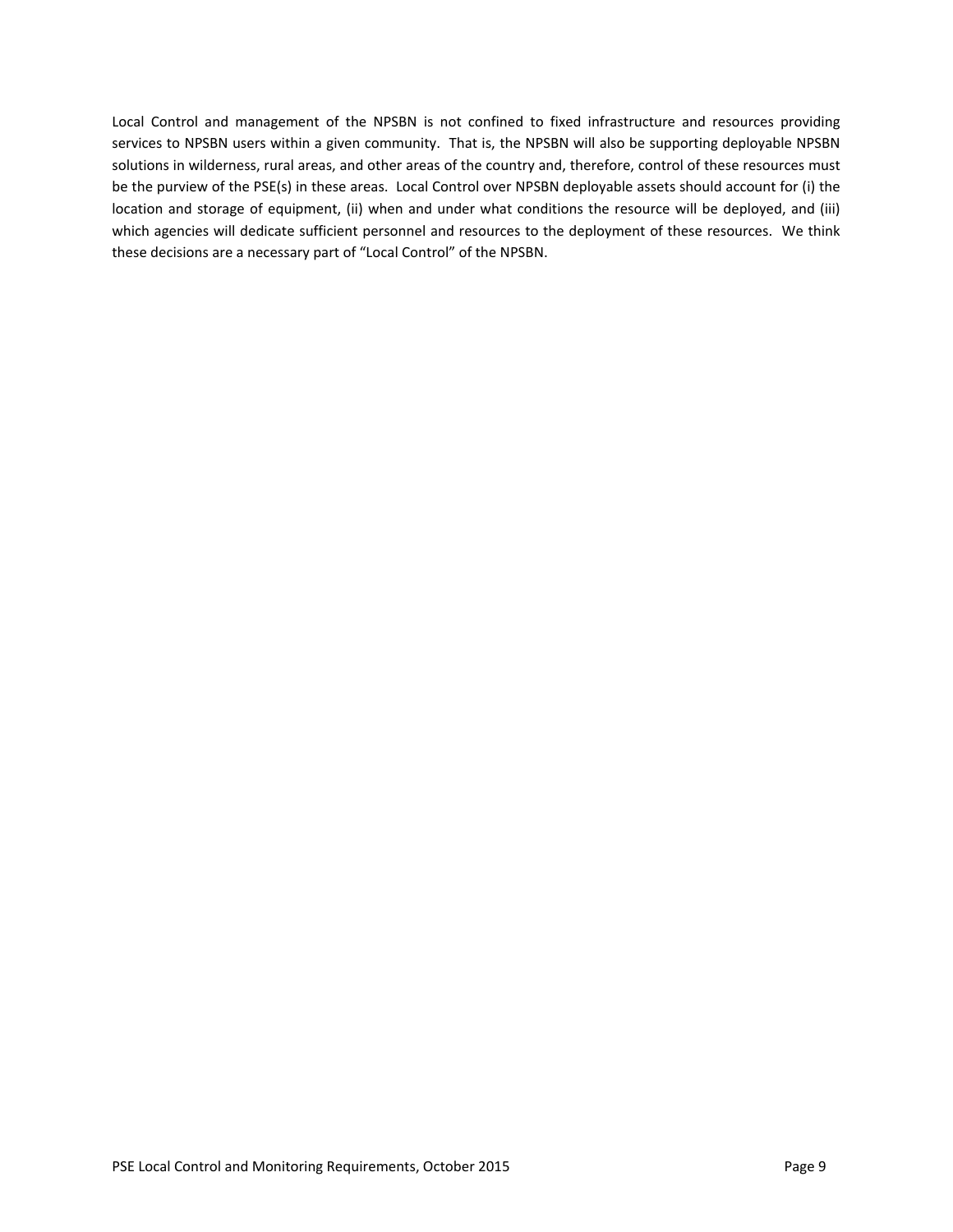## **2 REQUIREMENTS AS IDENTIFIED BY PARTICIPANTS**

Overall, the LCWG identified five areas where a PSE will need a span of control with respect to its use of the NPSBN including:

- 1. Primary NPSBN PSE User and Device Management (Section 2.1) ‐ This section discusses the management and control of subscriptions, applications, and device configurations;
- 2. **NPSBN Operations and Maintenance** (Section 2.2) This section describes how the network is operated, monitored, and maintained after it is deployed;
- 3. General Requirements for Applications and Services (Section 2.3) This section covers all of the applications and services which utilize the NPSBN;
- 4. **3GPP Defined Services** (Section 2.4) This section describes requirements on PSE control of 3GPP defined services currently under development, including Mission Critical PTT Services (MCPTT) and Group Communications Systems Enablers (GCSE); and,
- 5. **Accounting Requirements** (Section 2.5) ‐ This section describes accounting information required by PSEs.

The following sections provide more specificity for each of these areas of control.

### **2.1 PSE USER AND DEVICE MANAGEMENT**

- 1. PSEs need a defined span of control over the complete life‐cycle of their devices including: PSE subscriptions to the NPSBN;
- 2. Configuration of PSE subscriptions;
- 3. Configuration of PSE devices operating on the NPSBN;
- 4. Applications operating on the device (which is discussed in section 2.3); and,
- 5. Configuration of the applications operating on the device.

PSEs expect control of devices that their users employ on the NPSBN. A significant portion of PSEs will want their IT organizations to control the configuration of their devices, as is typical of desktop computers and wireless devices they use today.

From a PSE's perspective, a device can be thought of as having two essential management domains affecting the parts of the device. Figure 1 below illustrates the device management domains and the scope of management responsibilities.

The "Agency Device Management Domain" comprises those objects that PSE need to control. These include application clients that are resident on the device and the operational configuration of those applications. Applications include both FirstNet and PSE "Application Layer" objects. Some applications may be controlled by or mandated by FirstNet and therefore out of the control of the PSE.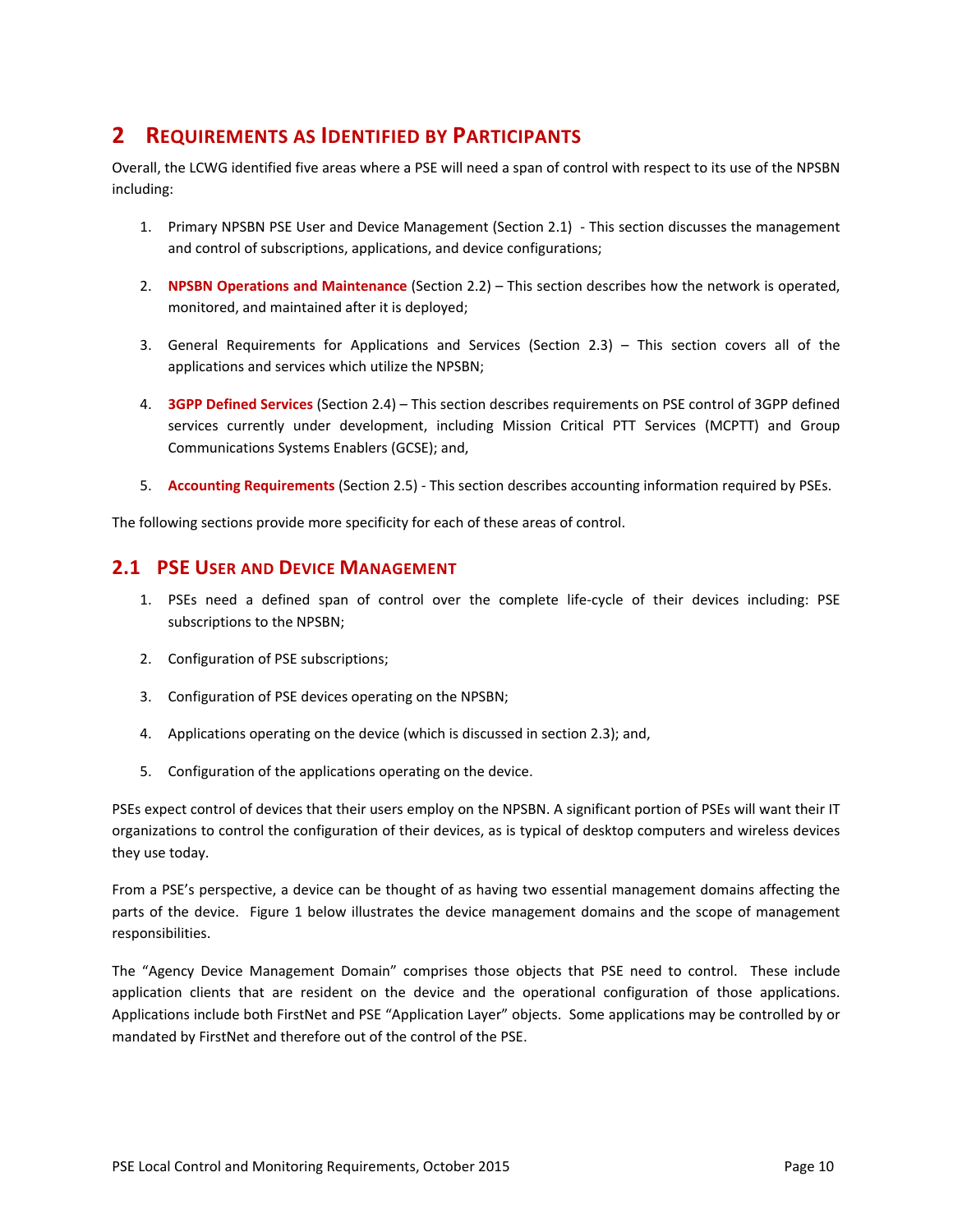PSEs should be able to control the security policies, Mobile Virtual Private Networks (VPNs), and other aspects of the Device Operating System particularly those related to unique security requirements that vary on an agency-byagency basis.

Other aspects of the device, specifically the Subscriber Identification Module (SIM) Card and many aspects of the Device Operating System (OS) and OS configurations are expected to be entirely under the control of FirstNet in order to maintain consistent device behaviors and facilitate interoperability. This element of device management parallels the model of enterprise device management employed by commercial carriers.



#### **FIGURE 1. USER AND DEVICE MANAGEMENT MODEL**

The following sections are intended to articulate and clarify these various managed objects and associated management controls.

- Section 2.1.1 describes PSEs' needs regarding device life cycle management including, in particular, management of device subscriptions;
- Section 2.1.3 enumerates requirements pertaining to PSE management of device configurations, including OS configurations;
- Section 2.1.4 addresses application management; and,
- Section 2.1.4 addresses specific requirements for credential management and related PSE-user configurations.

#### 2.1.1 SUBSCRIPTION MANAGEMENT

One of the elements of Local Control most important to PSE‐Users is the ability to decide which users from their agency are authorized to use the NPSBN. In addition to this fundamental requirement, PSEs require the ability to manage the subscriptions of their users (i.e., provisioning, device activations/deactivations, and transfers).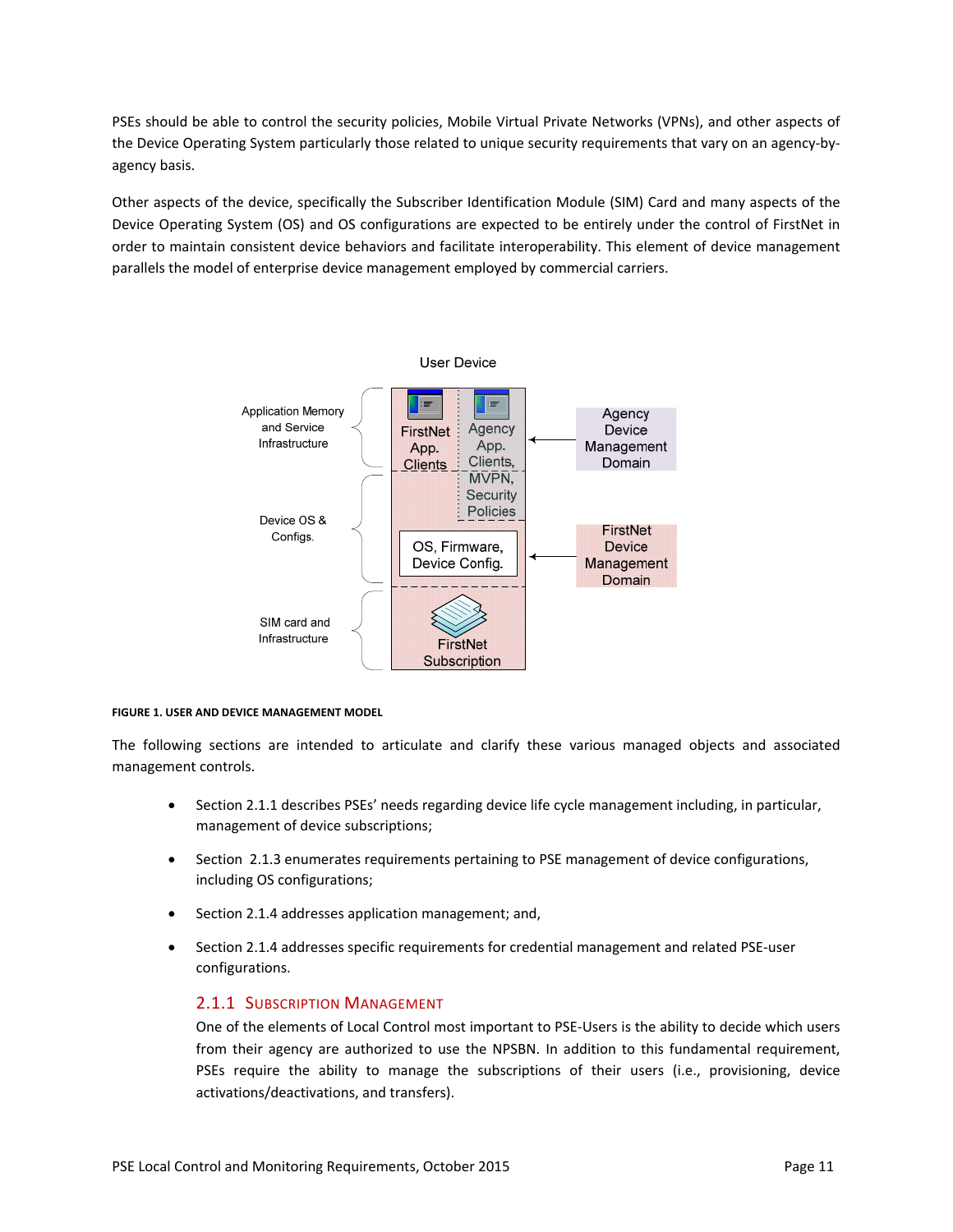Rather than force end‐users to work through a large organization for access to the network, PSEs may prefer to control provisioning and configuration of their devices on the NPSBN. Such control also encompasses which users are authorized to use which devices and applications, which resources users can access, which policies govern the device and user, and how they fit into priority and QoS schema. Because of the dynamic nature of PS operations, the expediency of adding, changing, and deleting devices from the NPSBN is critical. For example, the ability to quickly enable donor devices for hurricane relief or the ability to rapidly remove a stolen device from service is paramount. By controlling the number of devices provisioned or registered on the NPSBN, this capability also provides the PSE‐User with the ability to affect charging implications for the agency.

These scenarios are described in more detail below, presented in a situational context, which results in some overlap in support system descriptions.

#### **TABLE 1. SUBSCRIPTION MANAGEMENT REQUIREMENTS**

| #              | Requirements                                                                                                    |
|----------------|-----------------------------------------------------------------------------------------------------------------|
|                | PSEs SHALL have the ability to control when its user devices are changed, added, and deleted from the<br>NPSBN. |
| $\mathfrak{p}$ | PSEs SHALL have the ability to manage the device profile in the NPSBN subscriber database.                      |
| 3              | PSEs SHALL have the ability to authorize its NPSBN subscribers to use a device.                                 |
| 4              | PSEs SHALL have the ability to manage application subscriptions on each of its devices.                         |

When a PSE‐User changes devices or is removed from the NPSBN, controls will be needed to transfer the device from a previous user to a new user without compromising access or security.

#### **TABLE 2. DEVICE TRANSFER REQUIREMENTS**

| Requirements                                                                                   |
|------------------------------------------------------------------------------------------------|
| PSEs SHALL be able to transfer devices between users without compromising, access or security. |

### 2.1.2 LIFE CYCLE MANAGEMENT

### 2.1.2.1 DEVICE PROCUREMENT

PSEs must have the ability to choose an approved device and form factor from the vendor of their choice that is best suited to the specific needs of the agency. The NPSBN is envisioned to support a broad spectrum of devices, including modems, smart devices, ruggedized devices, and tablets, to name a few. These devices must support nationwide interoperability as contemplated under the Act as well as the FCC's Technical Advisory Board (TAB) Report.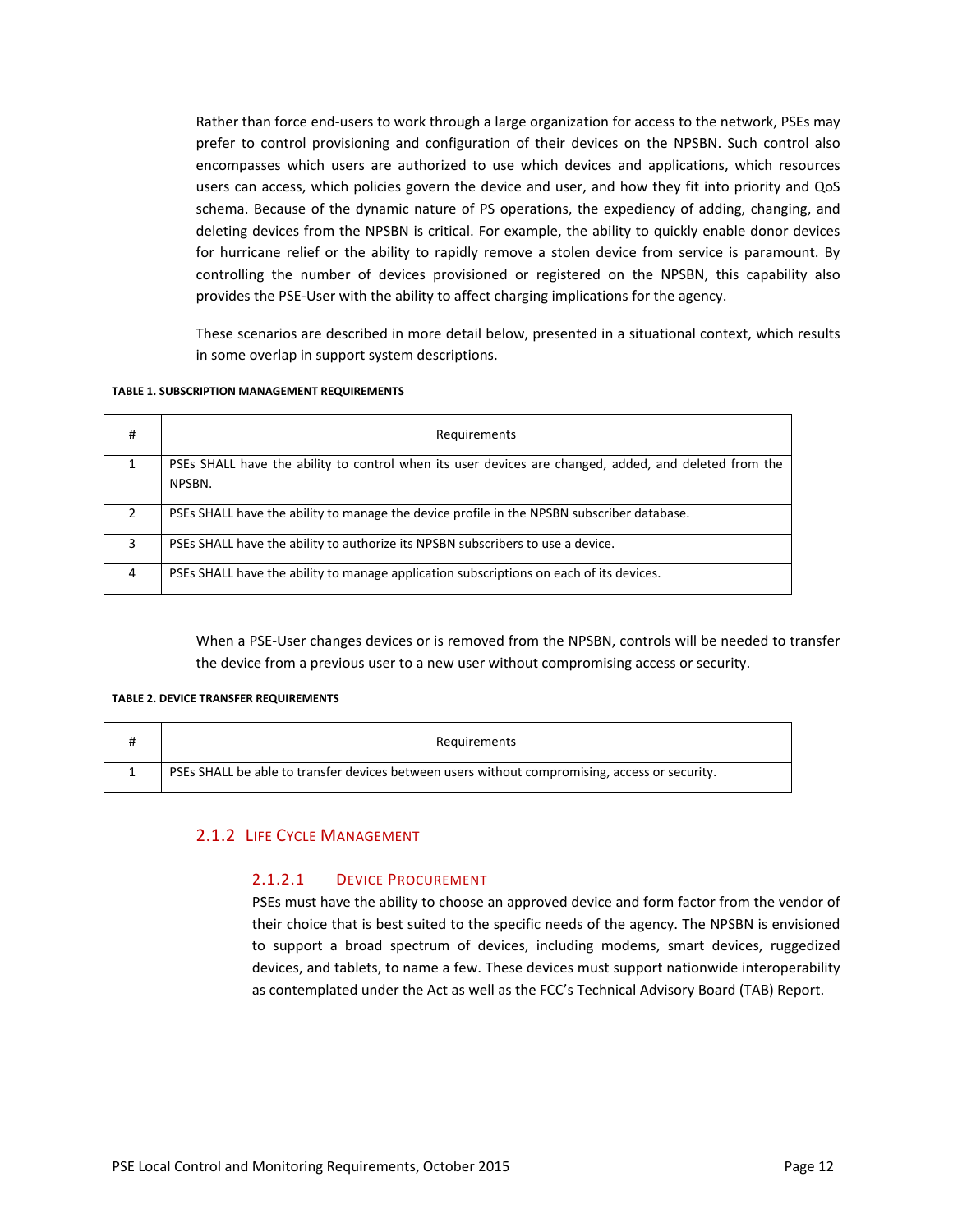#### **TABLE 3. DEVICE PROCUREMENT REQUIREMENTS**

| Requirements                                                                                   |
|------------------------------------------------------------------------------------------------|
| PSEs SHALL have the ability to choose approved devices that are best suited to their needs.    |
| PSEs SHALL have the ability to choose device form factors that are best suited to their needs. |

### 2.1.2.2 DEVICE INVENTORY AND ASSET MANAGEMENT

A PSE must have the option of maintaining available inventories of user devices so that it can provide quick replacements and/or bring on new users. Such flexibility will also enable a local agency to provide devices to non‐local users who may not have their own devices, and who may be responding to a large-scale incident in the PSE's locale.

#### **TABLE 4. DEVICE INVENTORY AND ASSET MANAGEMENT REQUIREMENTS**

| Requirements                                                                       |
|------------------------------------------------------------------------------------|
| PSEs SHALL have the ability to maintain inventories of primary NPSBN user devices. |
| PSEs SHALL have the ability to provide devices to PSEs from other jurisdictions.   |

### 2.1.2.3 ACTIVATION OF NEW DEVICES

Device Activation provides the ability to activate an authorized device on the NPSBN for the first time. This service aspect will need requirements relating to time of service delivery and it can be assumed that the local agency will have the new devices ready to be activated.

#### **TABLE 5. DEVICE ACTIVATION REQUIREMENTS**

| Requirements                                                                                  |
|-----------------------------------------------------------------------------------------------|
| PSEs SHALL have the ability to activate an authorized device on the NPSBN for the first time. |
| SLAs relating to time-of-service delivery for device activation SHOULD be implemented.        |

### 2.1.2.4 REPLACEMENT OF A LOST OR STOLEN DEVICE

Device Replacement provides for deactivation of an old device and activation of a replacement device. This will depend on service delivery time requirements. PSEs may have spare devices readily available.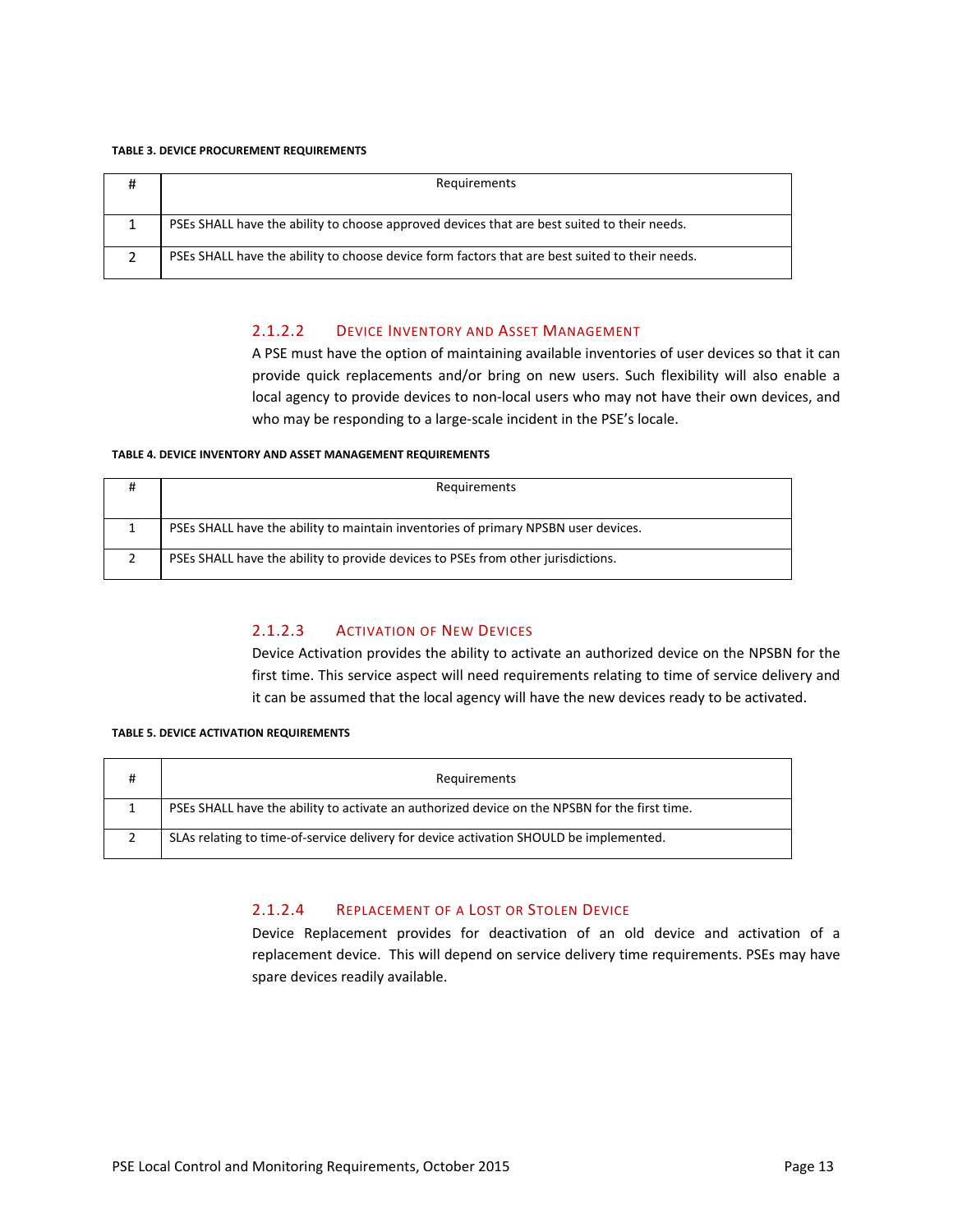#### **TABLE 6. DEVICE REPLACEMENT REQUIREMENTS**

| Requirements                                        |
|-----------------------------------------------------|
| PSEs SHALL be able to activate replacement devices. |

### 2.1.2.5 DEVICE DEACTIVATION CONTROL

In a situation in which a rogue user or stolen device is identified, the PSE must have the ability to immediately deactivate the device from the NPSBN. This is similar to the function of radio inhibit in today's radio systems. This service aspect will depend on requirements related to time of service delivery.

#### **TABLE 7. DEVICE DEACTIVATION REQUIREMENTS**

| Requirements                                                                          |
|---------------------------------------------------------------------------------------|
| PSEs SHALL be able to immediately deactivate lost or stolen devices.                  |
| PSEs SHALL be able to remotely and immediately lock and wipe a lost or stolen device. |

### 2.1.3 DEVICE CONFIGURATION AND OS MANAGEMENT

Rather than having to call a centralized help desk for technical support, PSEs must have the option of local technical support services to support their use of the NPSBN. While the expectation is that a PSE would only provide the first level of device management and support, escalation may be necessary. PSEs will require the ability to take advantage of the full range of over-the-air device management capabilities, such as software updating and device health management.

Device management includes aspects of NPSBN configuration, application client provisioning, and application client configuration. Application client configuration aspects are addressed in section 2.1.4. The NPSBN configuration aspects are associated with supported frequency bands, radio access technologies, air interface parameters, and supported features. The application client configuration aspects include authorization policies (e.g., client white lists), OS management (e.g., side‐load, down‐ load control), security management (e.g., Public Key Infrastructure (PKI) certificate management), and single-sign on/off management. As illustrated in Figure 1, FirstNet should manage the subscription and network configuration aspects, and the PSEs should manage the application client aspects.

### 2.1.3.1 OVER‐THE‐AIR DEVICE CAPABILITIES

PSEs would like to have control over the timing of device management (i.e., device software installation, upgrades, configuration changes, etc.) in order to avoid maintenance outages at inopportune times (such as busy hours, sporting events, and major incidents). The NPSBN is further expected to enable many different types of applications and PSEs will want to manage these applications over-the-air (e.g., installation of a common local video client). PSEs must have the ability to perform over-the-air device management capabilities for their devices. Such capabilities include software installation, upgrades, configuration, application management, remote trouble-shooting, and performance tuning.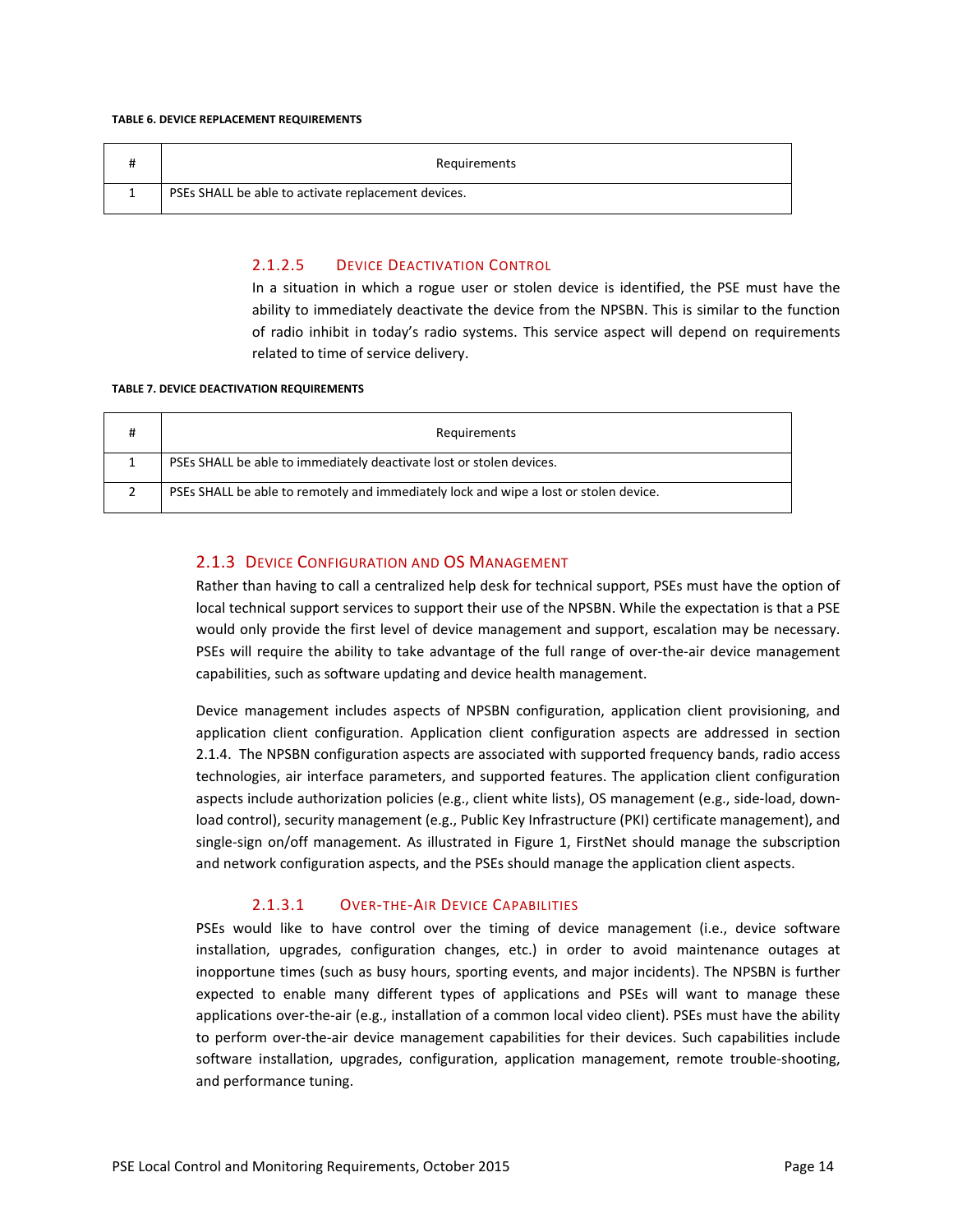#### **TABLE 8. OVER THE AIR DEVICE MANAGEMENT REQUIREMENTS**

| # | Requirements                                                                                                                          |
|---|---------------------------------------------------------------------------------------------------------------------------------------|
|   | PSEs SHALL have the ability to control the timing of device management software installation, upgrades,<br>and configuration changes. |
| າ | PSEs SHALL have the ability to install, remove, and manage device client applications over-the-air.                                   |
| 3 | PSEs SHALL have the ability to perform over-the-air device management capabilities for their devices                                  |

### 2.1.4 MANAGEMENT OF PSE USERS, THEIR CREDENTIALS & TEMPLATES

The PSE must have the ability to manage access to applications and services for their individual users. The PSE is ultimately responsible for identifying and credentialing its respective users as part of its public safety administrative responsibility. To simplify the user credential management process, PSEs must be able to utilize existing credential repositories wherever possible. PSEs may at their discretion, choose to have a third-party (e.g. FirstNet Contractor) host a user credential repository for their respective user credentials.

#### **TABLE 9. PSE CREDENTIAL MANAGEMENT REQUIREMENTS**

| #            | Requirements                                                                                                                                                                                                                                                                                                                      |
|--------------|-----------------------------------------------------------------------------------------------------------------------------------------------------------------------------------------------------------------------------------------------------------------------------------------------------------------------------------|
|              |                                                                                                                                                                                                                                                                                                                                   |
| $\mathbf{1}$ | PSEs that manage user credentials (e.g., Username/Passwords, two-factor, etc.) for their respective users<br>within their own organization SHALL be given the option of utilizing these credential repositories to gain<br>access authorization for services and applications hosted by the NPSBN and as well as with other PSEs. |
| 2            | PSEs that wish to utilize a third-party user credential repository hosted by a NPSBN authorized entity or by<br>the NPSBN itself SHALL be permitted to do so.                                                                                                                                                                     |
| 3            | PSEs that rely on a third-party user credential repository SHALL retain control of adding, deleting, and<br>modifying user records within the hosted user credential repository through an administrative interface<br>available to each PSE.                                                                                     |

#### 2.1.4.1 PSE CONTROL OVER INDIVIDUAL USER ACCOUNTS

Rather than require PSEs to work through a large organization for access to the NPSBN, PSEs prefer to control their users' access considering end‐user fees, as well as device and other support needs. Such control also encompasses which PSE-Users are authorized to use which devices and applications, which resources users can access, which policies govern the device and user, and how they fit into priority and QoS schema.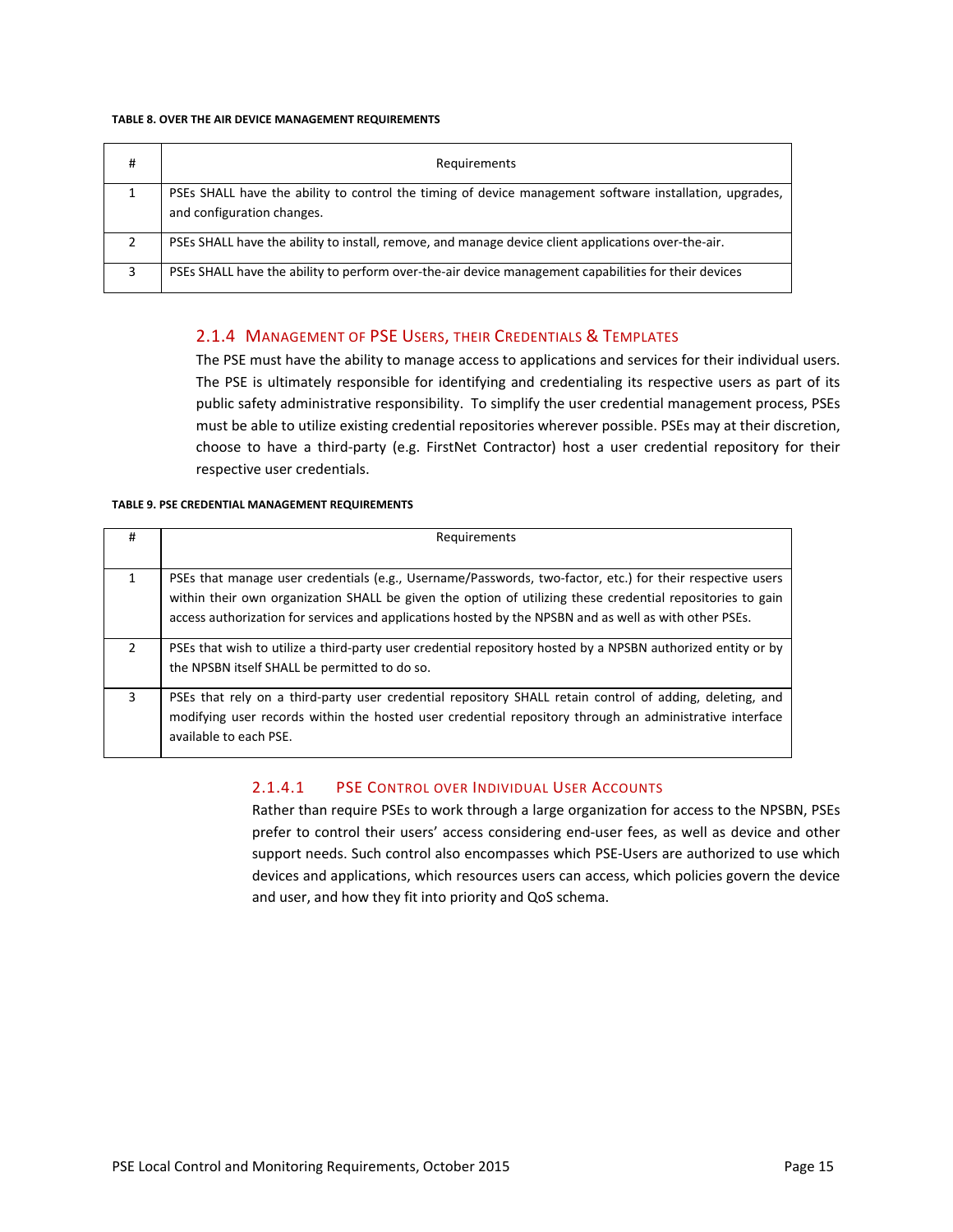#### **TABLE 10. PSE USER ACCOUNT REQUIREMENTS**

| #             | Requirements                                                                           |
|---------------|----------------------------------------------------------------------------------------|
|               | PSEs SHALL have the ability to control user access to the NPSBN.                       |
| $\mathcal{P}$ | PSEs SHALL have the ability to control device usage authorization on a per-user basis. |
| 3             | PSEs SHALL have the ability to control resource usage on a per-user basis.             |
| 4             | PSEs SHALL have the ability to control device policies on a per-user basis.            |
| 5             | PSEs SHALL have the ability to control Priority and QoS schema on a per-user basis.    |

### 2.1.4.2 SECURITY POLICIES FOR PSE‐USER CREDENTIALS

PSEs need to define and enforce security policies with regard to Identity & Credential Management of users from their respective organizations, subject to a security framework established by FirstNet. Credential Management policies for users must include the ability for the PSEs to choose different forms of credentials (e.g., Username/Password, Two‐Factor, PIV‐I/FRAC, etc).

#### **TABLE 11. SECURITY POLICIES FOR PSE‐USER CREDENTIALS**

| Requirements                                                                                              |
|-----------------------------------------------------------------------------------------------------------|
|                                                                                                           |
| PSEs SHALL maintain control of their own security policies with regard to the form of authentication used |
| for their respective users, within bounds established by FirstNet.                                        |
| PSEs SHALL be able to choose different forms of user authentication.                                      |

### 2.1.4.3 INFORMATION ACCESS CONTROL AUTHORIZATION

Services hosted by the NPSBN shall utilize access authorization policies appropriate for the NPSBN and as permitted by the security policies of the PSE. Where services and applications of one PSE are hosted and made accessible to other PSEs, the PSE that hosts the service or application shall utilize appropriate access authorization policies as determined by the hosting PSE.

Specifically, this is to state that while authentication of primary NPSBN users may be performed by a PSE or outsourced to a third-party, authorization decisions must *always* be owned by the service provider hosting the application or service.

To enable authorization of NPSBN users by a service provider, a trust framework for PSE identity federation may have to be adopted. A trust framework includes the core technical standards (selection of and profiling of federated access protocols, metadata, trust fabric), and organizational guidelines (governance and legal) to make this capability feasible. The Global Federated Identity and Privilege Management (GFIPM) framework sponsored by the U.S. Department of Justice and the U.S. Department of Homeland Security is an example of one such trust framework.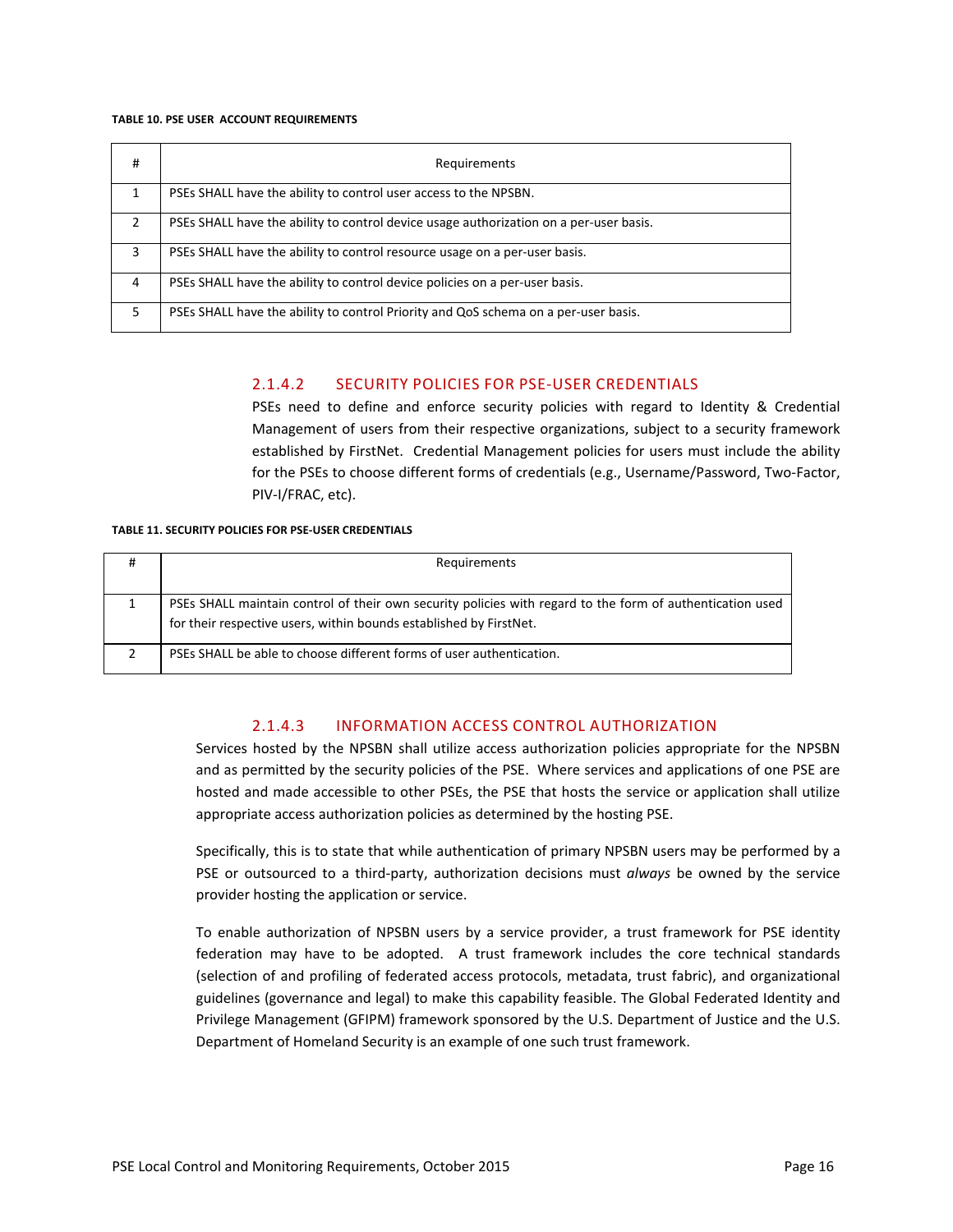#### **TABLE 12. APPLICATION AND SERVICE ACCESS AUTHORIZATION**

| #             | Requirements                                                                                                                                                                                                                  |
|---------------|-------------------------------------------------------------------------------------------------------------------------------------------------------------------------------------------------------------------------------|
|               |                                                                                                                                                                                                                               |
|               | PSEs that host applications and services for users from other PSEs SHALL utilize authorization policies<br>appropriate for the hosting PSE.                                                                                   |
| $\mathcal{P}$ | Resource owners (including FirstNet) SHALL be able to control the minimum authentication strength<br>required to authorize access to their resources.                                                                         |
| 3             | Resource owners (including FirstNet) SHALL be able to authorize access to resources based on relevant<br>attributes of the users identity (e.g., whether the user is a sworn officer) when making authorization<br>decisions. |

### **2.2 NPSBN OPERATIONS AND MAINTENANCE**

NPSBN Operations and Maintenance encompasses those ongoing activities of FirstNet that keep the network operational. Because these activities can have localized effects that can disrupt emergency communications, it is incumbent upon the FirstNet to keep PSEs informed and to consider their input in the planning and execution of maintenance activities. NPSBN Operations and Maintenance solutions need to take shared infrastructure arrangements into account, so PSEs maintain control and access to the network elements upon which their services rely.

### 2.2.1 NPSBN MONITORING

PSEs must have visibility into NPSBN operations for their users and operational area. Therefore, it is critical that the FirstNet Network Operations Center (NOC) have facilities for relaying appropriate information to PSE operations. Such *read-only* information might include operational status of equipment (up/down).

PSEs' monitoring functionality should include prompt notification to the respective agency of any planned and unplanned outages and any other operationally relevant information regarding use of the NPSBN. In particular, PSEs need the ability to monitor through NOC, and with appropriate restrictions, the fault status of any network sites, equipment, and infrastructure, the failure of which may affect their ability to communicate within their jurisdiction, e.g., a link outage between their network gateway and the controlling EPC.

PSEs should also have the capability to monitor traffic volumes or be notified when network congestion could affect overall system performance. Again, such monitoring need only be read‐only through the NOC and may be subject to appropriate access control and other security restrictions.

#### **TABLE 13. NPSBN MONITORING REQUIREMENTS**

| Ħ | Requirements                                                                                                                                                                               |
|---|--------------------------------------------------------------------------------------------------------------------------------------------------------------------------------------------|
|   |                                                                                                                                                                                            |
|   | FirstNet/ BBNO SHALL provide real-time electronic means for PSEs to receive comprehensive fault and<br>status information pertaining to the NPSBN services provided in their jurisdiction. |
|   | FirstNet/ BBNO SHALL provide real-time electronic means for PSEs to monitor traffic volumes and/or<br>NPSBN congestion pertaining to the services provided in their jurisdiction.          |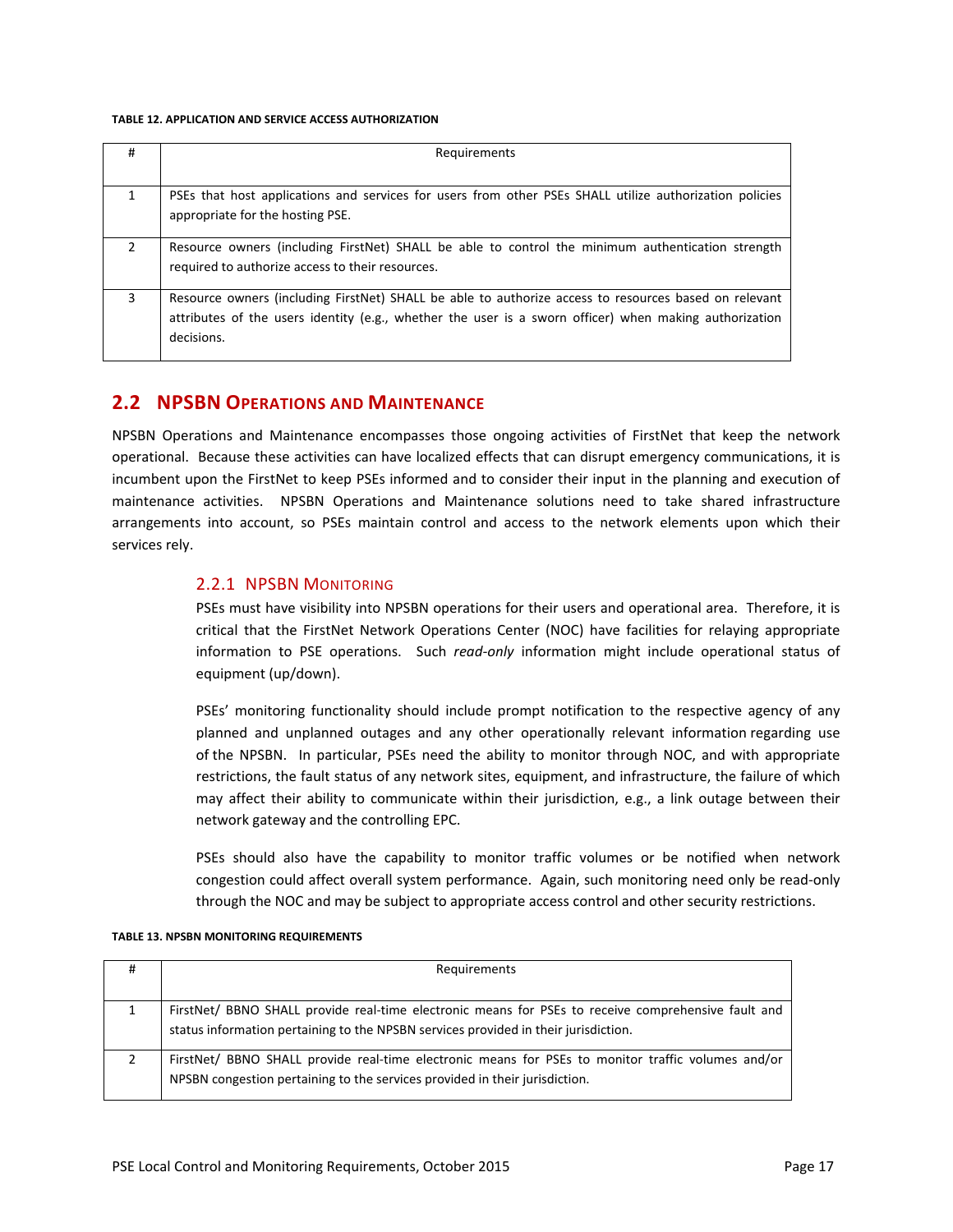### 2.2.2 SCHEDULING FOR PLANNED OUTAGES

PSEs must have sufficient mutually agreed advance notice of planned outages within their jurisdictions so that they can develop appropriate communications contingency plans. Likewise, PSEs must be consulted about the timing of planned NPSBN outages, so that they are not scheduled or executed during crucial times. Additionally, PSEs need final *at the moment* authorization so that a planned outage does not interfere with a serious unplanned event in the area that is impacted by services being taken offline.

#### **TABLE 14. NPSBN PLANNED OUTAGE REQUIREMENTS**

| # | Requirements                                                                                                                                                                |
|---|-----------------------------------------------------------------------------------------------------------------------------------------------------------------------------|
|   |                                                                                                                                                                             |
|   | PSEs with jurisdiction in an affected area SHALL have advance notice of planned outages (e.g., maintenance<br>outages).                                                     |
| ∍ | PSEs with jurisdiction in an affected area SHALL be consulted about the timing of planned outages.                                                                          |
| 3 | PSEs operating in the area of a planned outage SHALL be able to delay the beginning of the outage in order<br>to accommodate serious unplanned events in the affected area. |

### 2.2.3 REAL‐TIME SUPPORT

On the NPSBN, some real‐time communications parameters will need to be effected by PSEs in order to assure critical communications.

The foremost example of such parameters is the QoS (e.g., admission priority, scheduling priority, packet loss rate, packet latency, etc.) delivered to particular NPSBN users and applications.<sup>2</sup> Whereas the default QoS is expected to be configured in the NPSBN and to be sufficient for normal day‐to‐day activities, the instantaneous QoS must be flexible to address the needs of emergent events (e.g., incident threatening the life or safety of a first responder). PSEs and primary NPSBN users must have the ability to trigger real‐time changes to QoS to meet the needs of the situation.

However, PSEs /primary NPSBN users, including their operational personnel cannot be saddled with directly configuring wireless network parameters. Rather, certain activities (such as pressing the emergency button) must automatically adjust NPSBN parameters so that priority communications continue even in times of congestion.

QoS is one example of a "service affecting parameter" that may require real‐time adjustment by PSEs. The following requirements pertain to all such parameters.

<u> 1989 - Jan Samuel Barbara, político establecente de la propia de la propia de la propia de la propia de la p</u>

<sup>2</sup> See NPSTC's *Priority and Quality of Service in the Nationwide Public Safety Broadband Network* (http://www.npstc.org/download.jsp?tableId=37&column=217&id=2813&file=PTT\_Over\_LTE\_Master\_130719.pdf) for a detailed analysis of public safety's needs regarding QOS.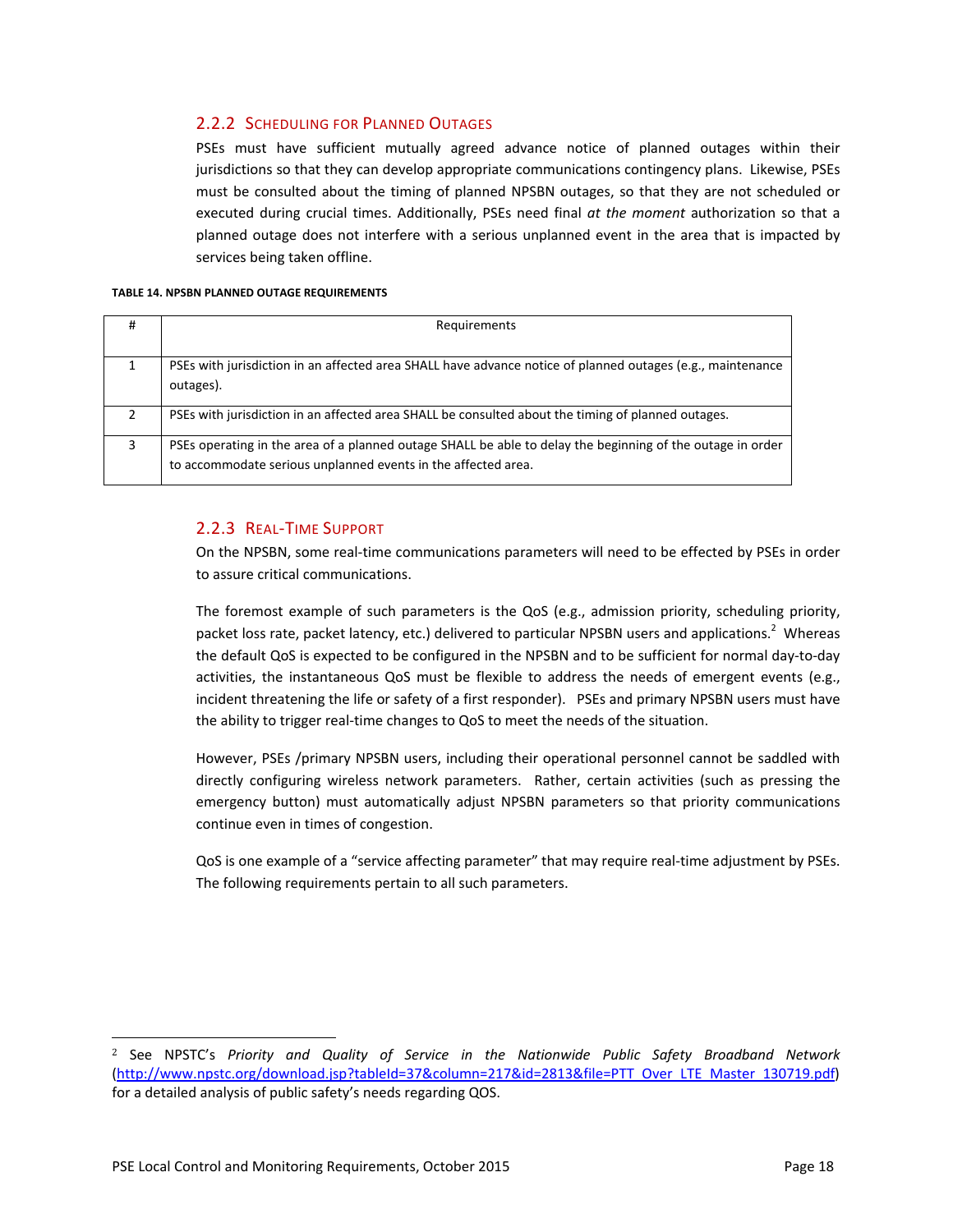#### **TABLE 15. REAL‐TIME SUPPORT REQUIREMENTS**

| ∓ | Requirements                                                                                                                                                                                                  |
|---|---------------------------------------------------------------------------------------------------------------------------------------------------------------------------------------------------------------|
|   |                                                                                                                                                                                                               |
|   | PSEs SHALL be able to modify service affecting parameters in real-time.                                                                                                                                       |
|   | Tools that enable PSEs to modify service affecting parameters SHALL provide operationally relevant views<br>so that PSE personnel need not be experts in the detailed technologies that underlie the service. |

### 2.2.4 PSE CONTROL OF PHYSICAL ASSETS

Many PSEs wish to purchase and have operational control over physical assets pertaining to the NPSBN. For example, to enhance coverage or redundancy a PSE may choose to purchase eNodeBs or infrastructure equipment and integrate this equipment with the overall NPSBN. Similarly, PSEs may wish to purchase deployable coverage assets that would need to be integrated into the NPSBN infrastructure. Any physical assets contributed by the PSEs must function as part of the overall NPSBN and be subject to the guidelines negotiated between FirstNet and the PSE.

In the event the NPSBN utilizes physical assets contributed by a PSE, it is understood that the FirstNet's may require logical and or physical management/control/access to those assets; however, provisions should allow for the asset to remain the property of the PSE. The exact nature of the user entity's control of such assets would be subject to agreements between FirstNet and the asset owner. Management of deployable resources by FirstNet contractors must be closely coordinated with local PSEs in order to fully integrate into an efficient response.

#### **TABLE 16. REQUIREMENTS FOR CONTROL OF PHYSICAL ASSETS**

| #             | Requirements                                                                                                                                  |
|---------------|-----------------------------------------------------------------------------------------------------------------------------------------------|
|               |                                                                                                                                               |
|               | The NPSBN SHALL support the integration of PSE owned assets (e.g., eNodeBs) to enhance the coverage,<br>capacity, or redundancy of the NPSBN. |
| $\mathcal{P}$ | The NPSBN SHALL support the integration of PSE- owned deployable assets into the NPSBN.                                                       |
| 3             | Subject to governing agreements, FirstNet SHALL manage and control PSE owned and integrated assets.                                           |

### 2.2.5 NPSBN FAILURE MANAGEMENT

Disruptions to backhaul systems, equipment failures at a single site, or catastrophic failure to the core management systems may cause the NPSBN to suffer degraded functionality or to lose service completely. Even minor failures, affecting a single site, can have significant impact on public safety operations. For example, the loss of a communications link during a high-risk incident, such as a house fire, could jeopardize both public safety personnel and civilian safety. FirstNet needs to identify common failure conditions which can impact a single site or an entire region and define the expected system behavior that will be experienced by PSEs during each event. For example, what level of service degradation will be seen at the PSE level following a system failure that disconnects a series of adjacent LTE tower sites?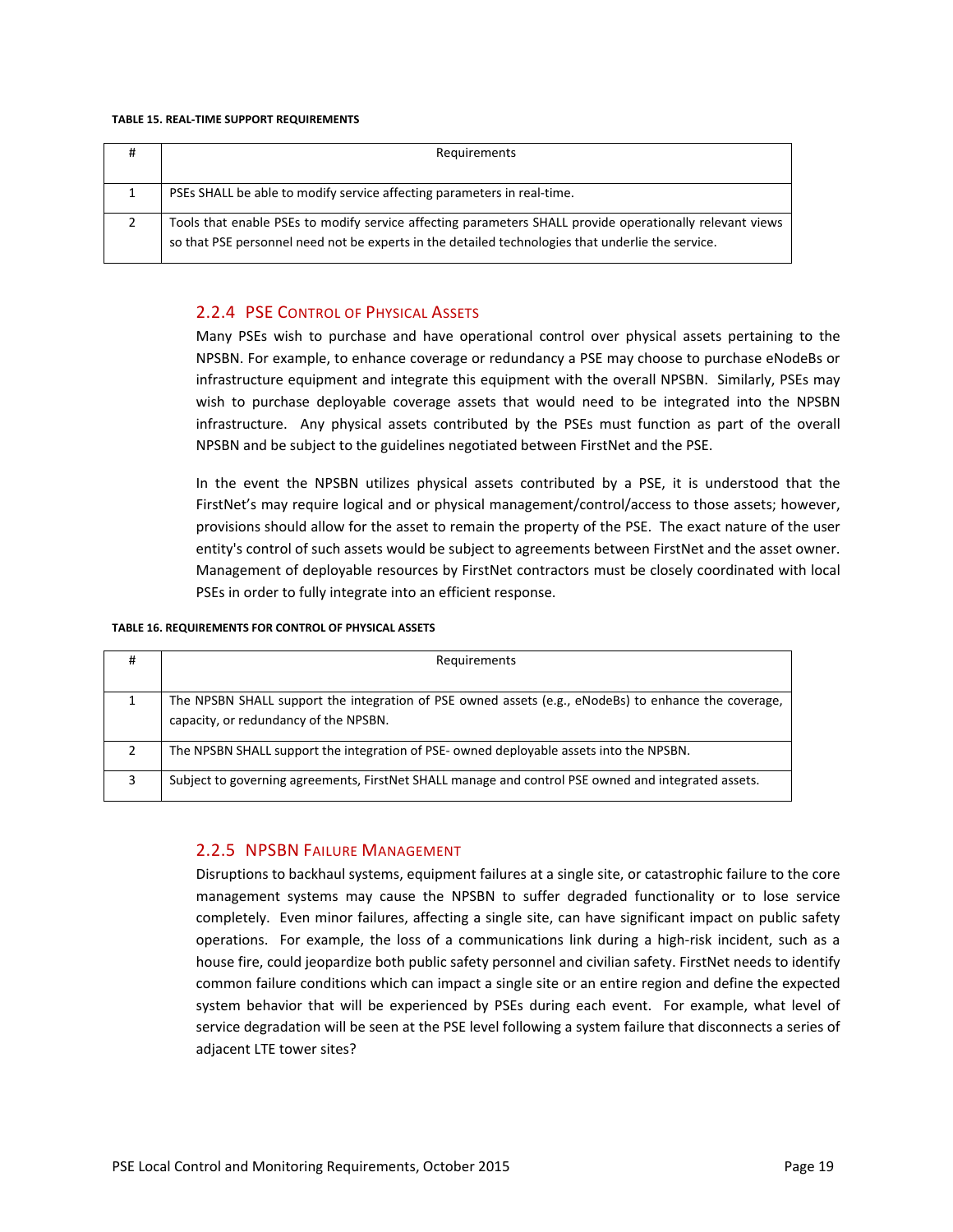FirstNet needs to provide a framework for sustained operations at the regional, state, local, and tribal levels during a failure. This framework should include mechanisms to insure real-time monitoring of system and network operational status; real-time notification by FirstNet to PSE designees in the event of a failure; and ongoing communications regarding problem identification, restoration activities, and recommended actions. This will allow PSEs to formalize contingency plans for ongoing public safety operations during times of reduced or absent network access.

#### **TABLE 17. NPSBN FAILURE MANAGEMENT REQUIREMENTS**

| #             | Requirements                                                                                                                                                         |
|---------------|----------------------------------------------------------------------------------------------------------------------------------------------------------------------|
|               |                                                                                                                                                                      |
| 1             | FirstNet SHALL provide real-time notification (e.g., via email, telephony, or other means) to PSE designees                                                          |
|               | in the event of a service affecting network outage.                                                                                                                  |
| $\mathcal{P}$ | FirstNet SHALL provide ongoing communications regarding service restoration to PSE designees during<br>service affecting outages.                                    |
| 3             | FirstNet SHALL consult with PSE regarding expected failure modes and potential mitigations to support the<br>development of contingency plans for crisis management. |

### **2.3 GENERAL REQUIREMENTS FOR APPLICATIONS AND SERVICES**

Ultimately the purpose of the NPSBN is to enable PSEs to have mobile access to the Internet and software applications that enhance the operational effectiveness of those entities. In particular, these applications include those that allow communications between primary NPSBN users from different jurisdictions that are constrained only by the operational policies of their respective PSE, and not by technical factors. In addition, many PSEs will want to utilize applications hosted within their own PSENs.

The following sections relate to Local Control as it applies generally to applications and services deployed on the NPSBN.

### 2.3.1 PSENS' APPLICATIONS AND SERVICES

PSEs that are, by definition, local agencies must have access to data sources that are jurisdictionallyrelevant or *local* in nature; e.g., local video cameras, floor plans, motor vehicle information, hospital bed counts and specializations, among other information. Such local data and the applications allowing primary NPSBN users to interface with this data are critical for effective use of the network at the local level, and, are in addition to any data sources and applications determined to be required, for nationwide interoperability. Thus, based on appropriate prioritization and a vital QoS framework, such applications and services must be supported, subject to approval procedures as provided by the FirstNet.

The PSE must have the ability to install local applications and services on their associated devices and in their local networks as well as the ability to manage the PSE‐User access to those applications.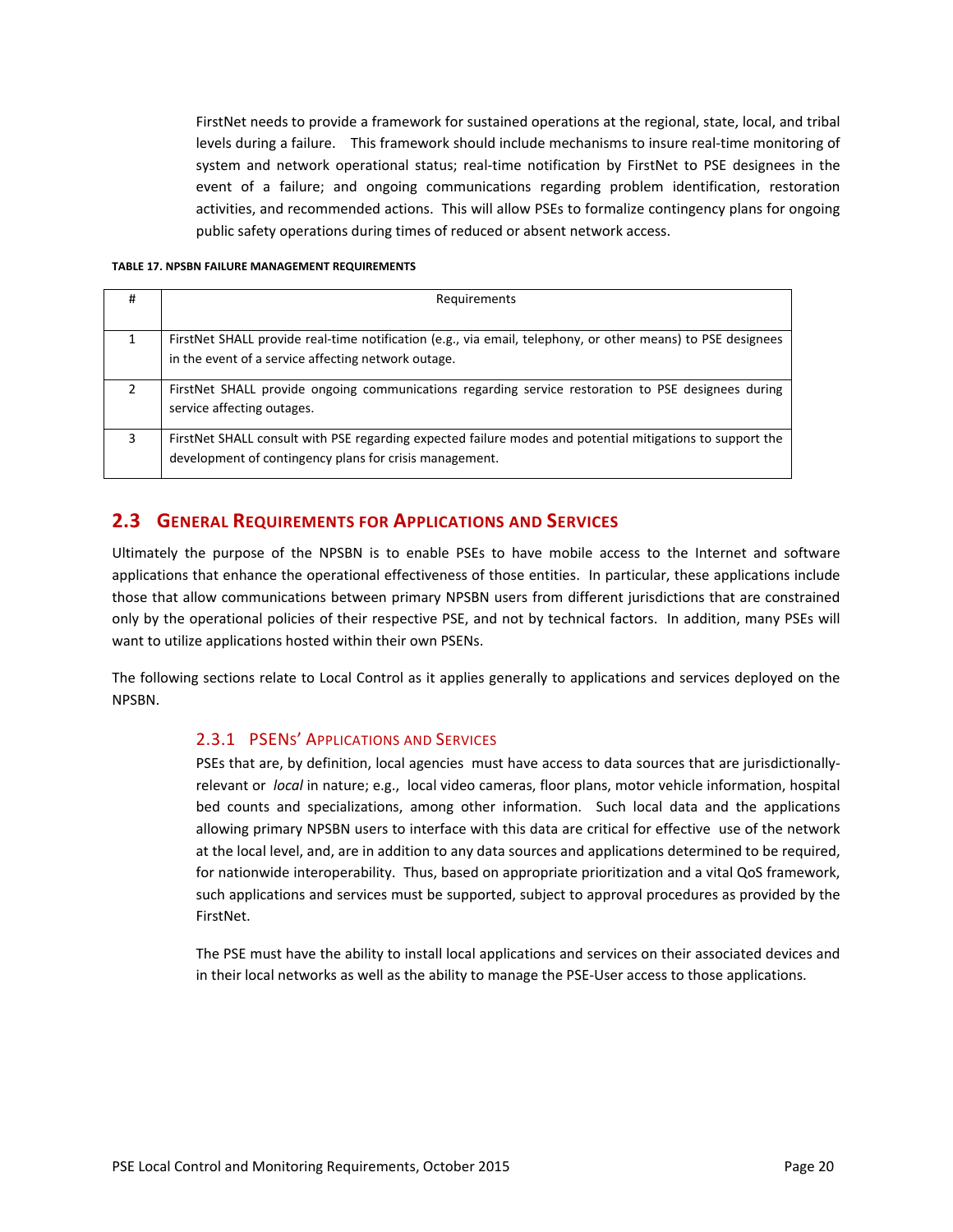PSEs utilize specialized multimedia content, such as streaming video from banks, real-time telemetry, and other sources. Also, because of the variable nature of the mission, dynamic prioritization of resources on the NPSBN may become a necessity. For these reasons, the PSE must be provided with the means to define default over-the-air and transport priority and QoS for their applications (subject to the Priority and QoS framework) and the ability to dynamically modify priority and QoS settings as incidents unfold.

#### **TABLE 18. ACCESS TO LOCAL PSE APPLICATIONS AND SERVICES**

| #              | Requirements                                                                                                                                                                          |
|----------------|---------------------------------------------------------------------------------------------------------------------------------------------------------------------------------------|
| $\mathbf{1}$   | PSEs that are, by definition, local agencies SHALL be provided access to data sources that are<br>jurisdictionally relevant or <i>local</i> in nature.                                |
| $\overline{2}$ | PSEs SHALL be provided a prioritization and QoS framework to support applications which are<br>jurisdictionally relevant or <i>local</i> in nature.                                   |
| 3              | "The PSE SHALL have the ability to install local applications and services on their associated devices and in<br>their local networks.                                                |
| 4              | The PSE SHALL have the ability to manage NPSBN user access to their local applications                                                                                                |
| 5              | The PSE SHALL be provided with a means to define default over-the-air and transport priority and QoS<br>attributes for their applications, subject to the Priority and QoS framework. |
| 6              | The PSE and NPSBN users SHALL be provided with the ability to dynamically modify priority and QoS<br>attributes as incidents unfold.                                                  |

### 2.3.2 NATIONWIDE AND REGIONAL APPLICATIONS AND SERVICES

In the same way local PSEs have access to local data resources; the NPSBN must also make available non‐local data sources for use to all PSEs. Such sources may include statewide or regional databases and applications, other local data sources outside of an agency's control or nationally interoperable applications and services, such as homepage, Internet, email, IM, and SMS/MMS services.

From a local control perspective, PSE must be able to select from a range of approved database services and applications. Importantly, many PSE already use a wide variety of "over-the-top" applications on commercial networks that meet their current needs. FirstNet should consider and advise public safety on how they will transition from their current applications to the interoperable applications provided by FirstNet and facilitate that transition wherever possible.

| # | Requirements                                                                                                                                                                     |
|---|----------------------------------------------------------------------------------------------------------------------------------------------------------------------------------|
|   |                                                                                                                                                                                  |
|   | PSE SHALL be able to manage the selection and timing of their transitions from their current applications to<br>those nationwide and regional applications provided by FirstNet. |
|   | FirstNet SHOULD facilitate transition to interoperable applications through consultation with, and advising<br>of. PSE.                                                          |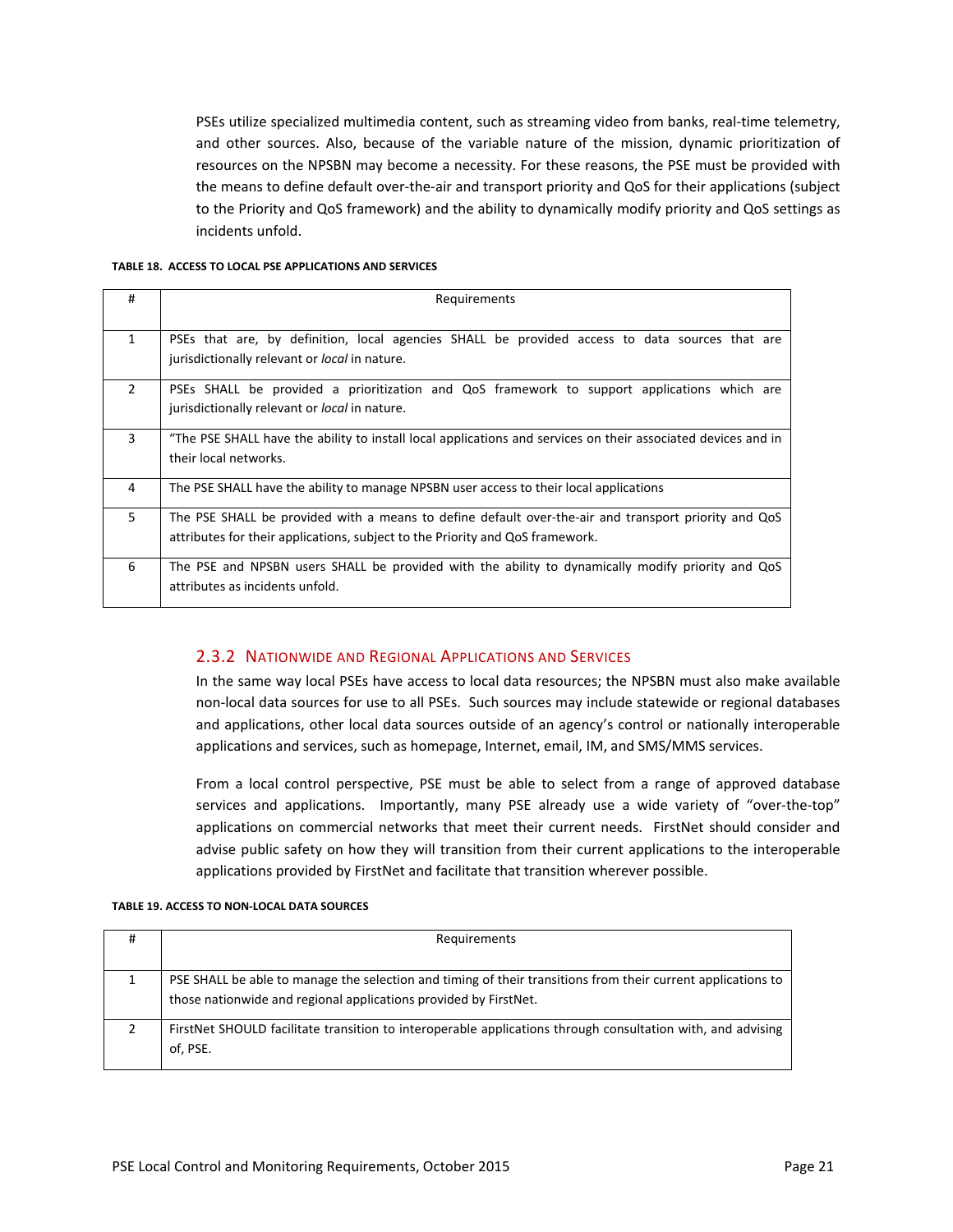### 2.3.3 SECURITY AND INFORMATION ASSURANCE CONSIDERATIONS

The determination of whether an application or service is provided on a nationwide, regional, or local basis should include consideration of security factors.

Moreover, different PSEs may have different requirements and policies that govern their access to the NPSBN. For example, some may wish to have their devices access the NPSBN only through a VPN to services within their control. Others may want access to nationwide services only, with no need for local service access. Others may want access to both nationwide and locally provided services. The NPSBN network must accommodate all three of these operational models.

#### **TABLE 20. APPLICATION SECURITY AND INFORMATION ASSURANCE REQUIREMENTS**

| #              | Requirements                                                                                     |
|----------------|--------------------------------------------------------------------------------------------------|
|                | PSEs SHALL be able to provide Internet access to their NPSBN users.                              |
| $\mathcal{L}$  | PSEs SHALL be able to provide and control mobile VPN access through the NPSBN.                   |
| 3              | PSEs SHALL be provided access to nationwide services without dependency on local service access. |
| $\overline{4}$ | PSEs SHALL be provided access to locally provided services.                                      |

### 2.3.4 APPLICATION LAYER CONTROL

Many public safety applications and services have significant administrative and control needs. Many PSEs will require the ability to directly manage mission affecting parameters of applications and services such as the establishment of communications groups, security parameters, keys, etc. Some PSEs with fewer administrative resources should be able to contract with FirstNet to manage applications and services.

For the purposes of the following requirements, an "agency administrator" is an employee (or designee) of a PSE with the authority to modify mission affecting parameters of an application service that is accessible to Primary NPSBN users. Further, an "application service administrator" is an employee (or designee) of the "application service provider" with authority to manage the application service. Without loss of utility, it is assumed that an application service provider could be FirstNet, PSENs, PSEs, or a third party. Mission affecting parameters of applications that are shared across multiple PSEs need to be controlled independently of each other such that one agency's parameters have little or no impact on the others. Equitable and accountable means for sharing control of mission affecting parameters need to be provided when those parameters themselves are shared between PSEs (e.g., common voice groups).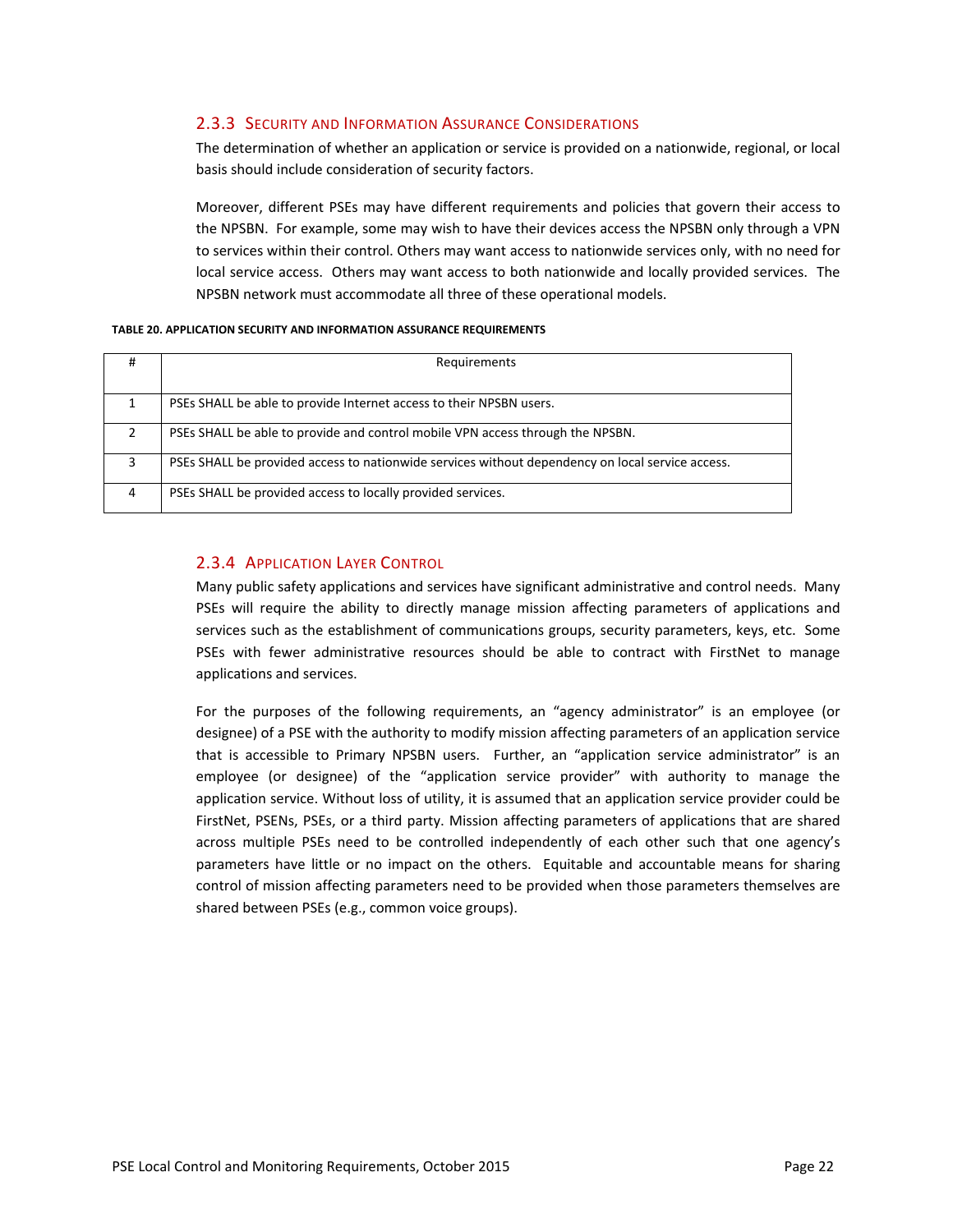#### **TABLE 21. APPLICATION CONTROL**

| #             | Requirements                                                                                                                                                                                                                                           |
|---------------|--------------------------------------------------------------------------------------------------------------------------------------------------------------------------------------------------------------------------------------------------------|
| $\mathbf{1}$  | Application services SHALL provide a means for remote PSE administrators to manage mission affecting<br>parameters (e.g., group membership) without the need for an intervening third party.                                                           |
| $\mathcal{P}$ | FirstNet SHOULD provide a means by which agencies can contract with the BBNO for administrative<br>resources to manage service affecting parameters in their stead.                                                                                    |
| 3             | Changes to mission affecting parameters SHOULD, whenever practical, have essentially immediate effect,<br>without the need to restart or take other action at the PSE terminal.                                                                        |
| 4             | Application services SHOULD provide secure API to PSE agency administrative systems to allow agencies to<br>develop custom business systems to modify mission affecting parameters.                                                                    |
| 5             | Application services SHOULD provide a means by which PSE application service administrators can limit or<br>prevent agencies from inadvertently degrading the performance of other agencies sharing the same service<br>platform or transport network. |

### 2.3.5 MANAGEMENT OF INSTALLED APPLICATIONS

PSE agency administrators will need to configure the allowable and required sets of applications available for their users to download. This includes the management of versions as well as the identification of allowed and disallowed applications.

PSE agency administrators may also wish to control the timing of software distribution to ensure reusability when devices are shared between primary NPSBN‐users, i.e., multiple first responders and classes of first responders including law enforcement, fire, and EMS. FirstNet should determine how PSE applications are vetted to ensure conformance with security requirements and application development best practices. The NPSBN should track and share logging information which records which applications were downloaded to user devices.

| #              | Requirements                                                                                                                                                                                                                      |  |  |
|----------------|-----------------------------------------------------------------------------------------------------------------------------------------------------------------------------------------------------------------------------------|--|--|
| 1              | Agency administrators SHALL have the ability to define the applications (NPSBN deployed, PSEN deployed, or<br>3rd party deployed) the user is authorized to use, from amongst those approved or otherwise vetted by the<br>NPSBN. |  |  |
| $\mathfrak{p}$ | Agency administrators SHALL have the ability to change the agency authorized applications and their<br>settings.                                                                                                                  |  |  |
| 3              | Agency administrators SHALL have the ability to remove the agency authorization to access an<br>application.                                                                                                                      |  |  |
| 4              | Agency administrators SHALL be able to establish or modify agency application authorizations via<br>bulk provisioning mechanisms.                                                                                                 |  |  |
| 5.             | Agency administrators SHALL be able to manage the software versions available to their users, if<br>desired.                                                                                                                      |  |  |

#### **TABLE 22. MANAGEMENT OF APPLICATION INSTALLATION**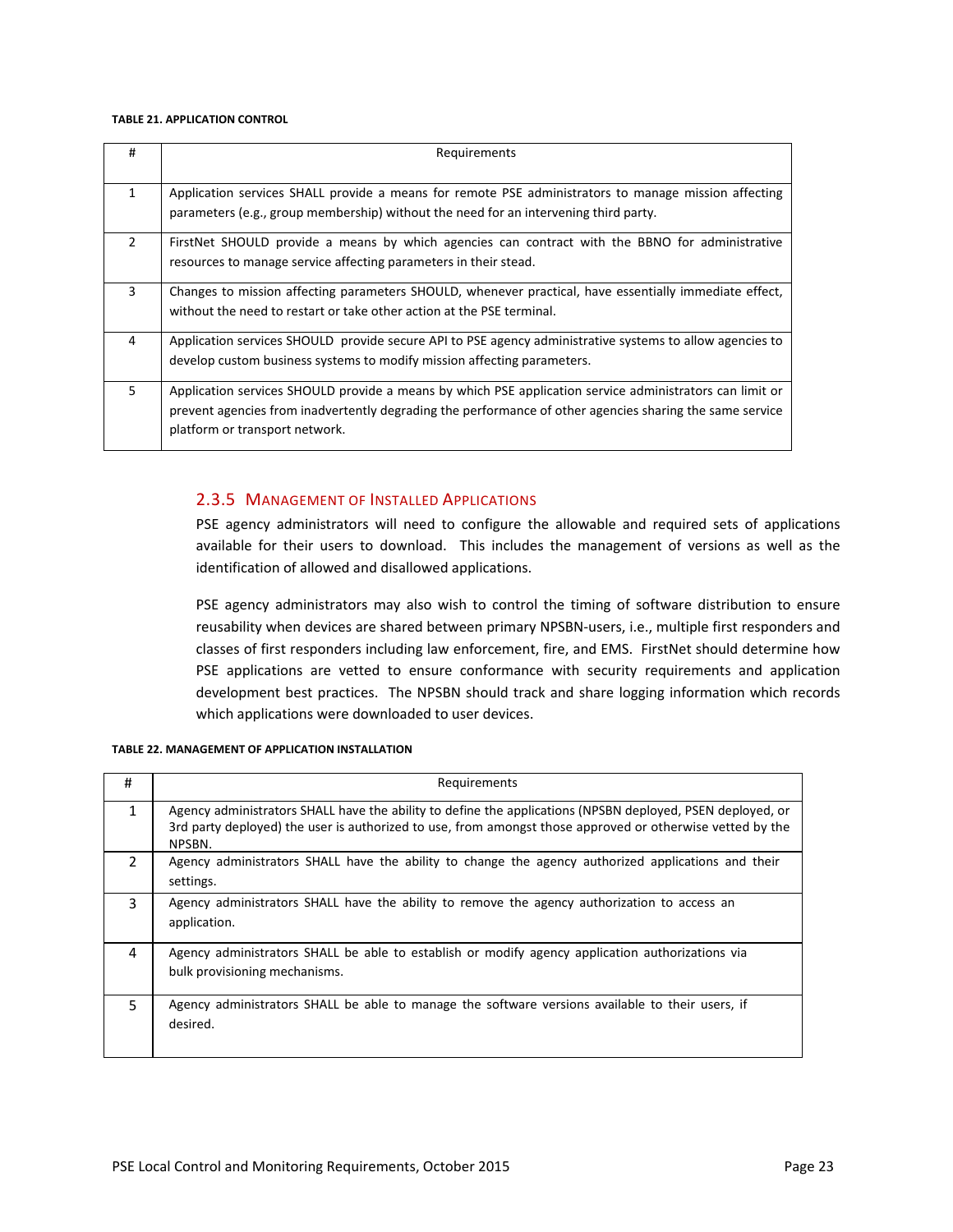### **2.4 3GPP DEFINED SERVICES**

The 3<sup>rd</sup> Generation Partnership Project (3GPP) is a global standards body that defines and standardizes LTE. Two ongoing areas of standardization in particular concern PSEs using the NPSBN. In the SA6working group, dealing with public safety, specific requirements for services are developed. By statute the U.S. public safety community is represented in these groups by the Public Safety Communications Research (PSCR) program. The following narrative sections provide NPSTC input with regard to two of these important services. Public safety entities should be aware that new and evolved services intended for mission critical use are, even now, being standardized in 3GPP. As these standards are specified and developed, the LCWG and other NPSTC groups will need to continue to provide input periodically to FirstNet about public safety requirements on these services.

### 2.4.1 PSE CONTROL OF 3GPP MCPTT SERVICES

3GPP is in the process of standardizing Mission Critical Push‐to‐Talk (MCPTT) services for LTE. MCPTT services comprise networked and direct mode PTT communications services as well as user equipment capabilities to relay PTT and other communications between direct mode and networked UE.

Requirements for MCPTT have been extensively enumerated in a previous NPSTC publication.<sup>3</sup> Throughout the requirements enumerated in that document, administration and management requirements<sup>4</sup> are included that describe various specific needs that PSEs have for controlling and monitoring MCPTT services. Those requirements are the baseline for the Local Control needs of PSEs pursuant to MCPTT and we endorse them.

Most of those requirements fall into the class of *mission affecting* parameters discussed in section 2.3.4, above. Because PTT voice is a critical resource of current public safety communications, it is critical that PSEs maintain the same degree of dynamic control over MCPTT that it has over its current systems. These include in particular:

- Management of user profiles that define privileges and group membership of the PSEs users;
- Dynamic management of communications groups that allows PSEs to instantly adapt to changing mission profiles;
- Management of end‐to‐end security keys and related parameters that affect communications security; and,
- Management of direct mode and relay services.

The following table summarizes the requirements for Local Control of MCPTT services.

 

<sup>3</sup> *Push‐to‐Talk over Long Term Evolution Requirements*, National Public Safety Telecommunications Council, 18‐ July‐2013.

http://www.npstc.org/download.jsp?tableId=37&column=217&id=2813&file=PTT\_Over\_LTE\_Master\_130719.pdf

 $4$  For example, Table 7 requirement 6 "The PTT Service SHALL provide a mechanism for a PSE Administrator to limit the total number of PTT Group transmission (sic) that a NPSBN user can simultaneously receive."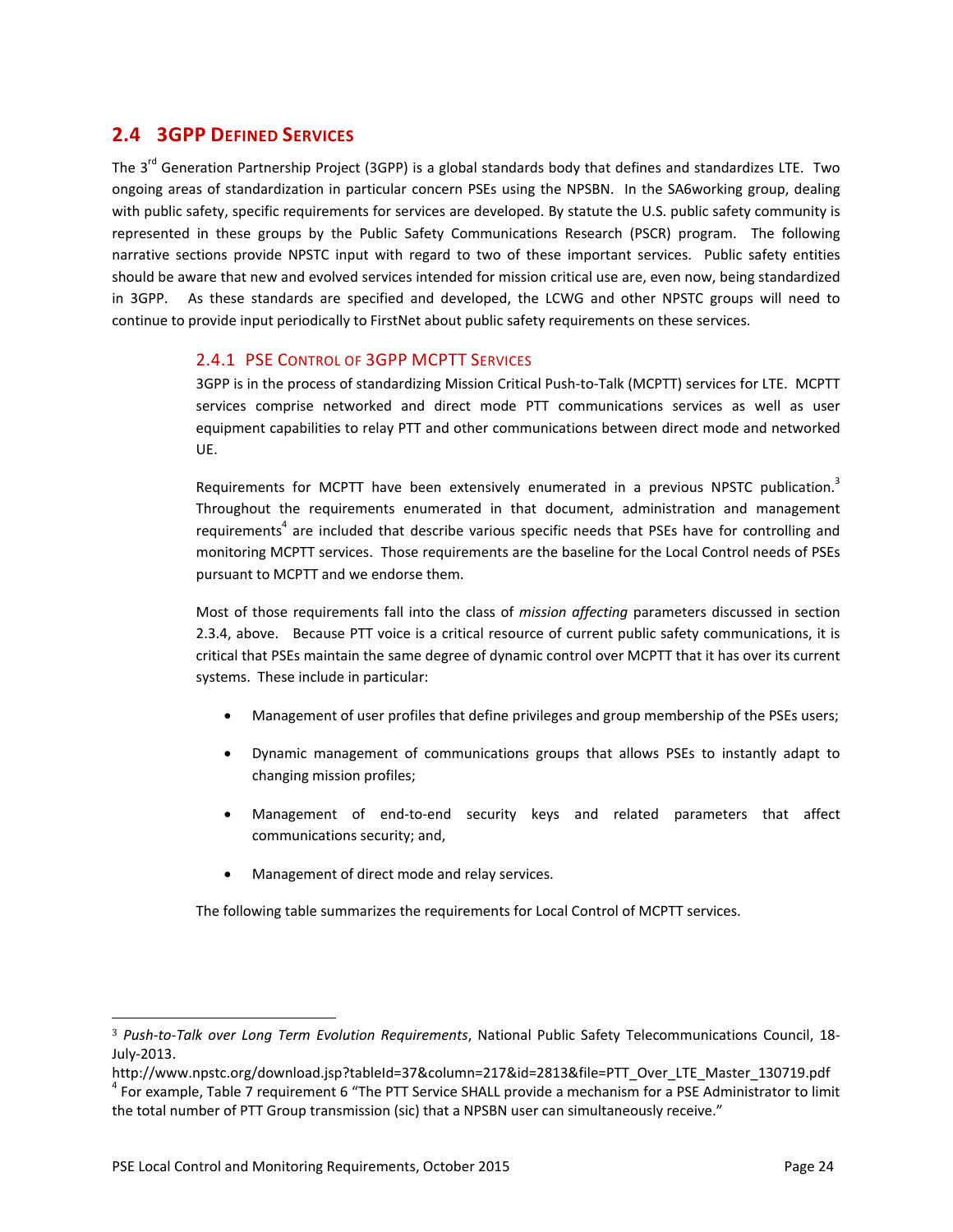#### **TABLE 23. MISSION CRITICAL PTT LOCAL CONTROL REQUIREMENTS**

| #             | Requirements                                                                                                                                                                                             |
|---------------|----------------------------------------------------------------------------------------------------------------------------------------------------------------------------------------------------------|
| $\mathbf{1}$  | The NPSBN SHALL implement and publish a process that outlines how MCPTT requests are processed and<br>what role PSEs have in ensuring their users are familiar with how the NPSBN processes MCPTT calls. |
| $\mathcal{P}$ | The PSE SHALL have access to individual user's profiles with the ability to modify MCPTT profiles<br>parameters including User Identity, QoS attributes, and Priority levels.                            |
| 3             | The PSE SHALL have the ability to create and manage talkgroups.                                                                                                                                          |
| 4             | A PSE SHALL have the capability to control user's access to MCPTT services.                                                                                                                              |
| 5             | A PSE SHALL have the capability to determine which MCPTT user has priority prerogatives in specific<br>talkgroups.                                                                                       |

### 2.4.2 PSE CONTROL OF 3GPP GCSE

The Group Communication System Enablers for LTE (GCSE) architecture is specified in 3GPP TS 23.468. The group communication system is represented by an Application Server using the 3GPP defined enablers for transferring application signaling and application data to a group of devices (i.e., user equipment) either (i) over multicast or broadcast bearer services using the Broadcast Mode of eMBMS $^5$  (TS 23.246); or (ii) over unicast (EPS) bearers; or (iii) over both eMBMS and EPS bearer services. Further, it is assumed that eMBMS will be used to support the GCSE architecture.

The following paragraphs in this section will describe aspects of PSE control required to establish and maintain eMBMS service areas which are necessary to deliver eMBMS bearer services within the GCSE architecture. An implicit expectation is that the 3GPP defined MCPTT services, as well as other services, will be supported within the GCSE architecture. As such, topics related to PSE control of GCSE are also associated with control of MCPTT service configuration.

An eMBMS Service Area is an area within which data of specific eMBMS sessions are sent. A Multicast Broadcast Single Frequency Network (MBSFN) Area is a set of cells that provide the simulcast transmission within an eMBMS Service Area. Within each cell of an MBSFN, radio resources will need to be partitioned and allocated for unicast EPS bearer services and for eMBMS bearer services. Radio resource partitioning is dependent on the types and volumes of services delivered over these bearer services. As an example, radio resources may be configured to support multiple eMBMS media channels, whereby each media channel could be associated with a group communication, such as a MC‐PTT talk group. As such, configuring MBSFN areas can be considered as analogous to configuring LMR site coverage areas. In addition, the amount of radio resources that need to be allocated to an MBSFN area is dependent on other services such as video and data transfer.

 

<sup>&</sup>lt;sup>5</sup> Note: There is considerable confusion over the abbreviations "MBMS" and "eMBMS." "MBMS" is sometimes used to refer to the 3G version of Multicast Broadcast Multimedia Services, whereas enhanced MBMS (eMBMS) refers to the 4G version. In this document, "eMBMS" is used, and refers to the 4G version.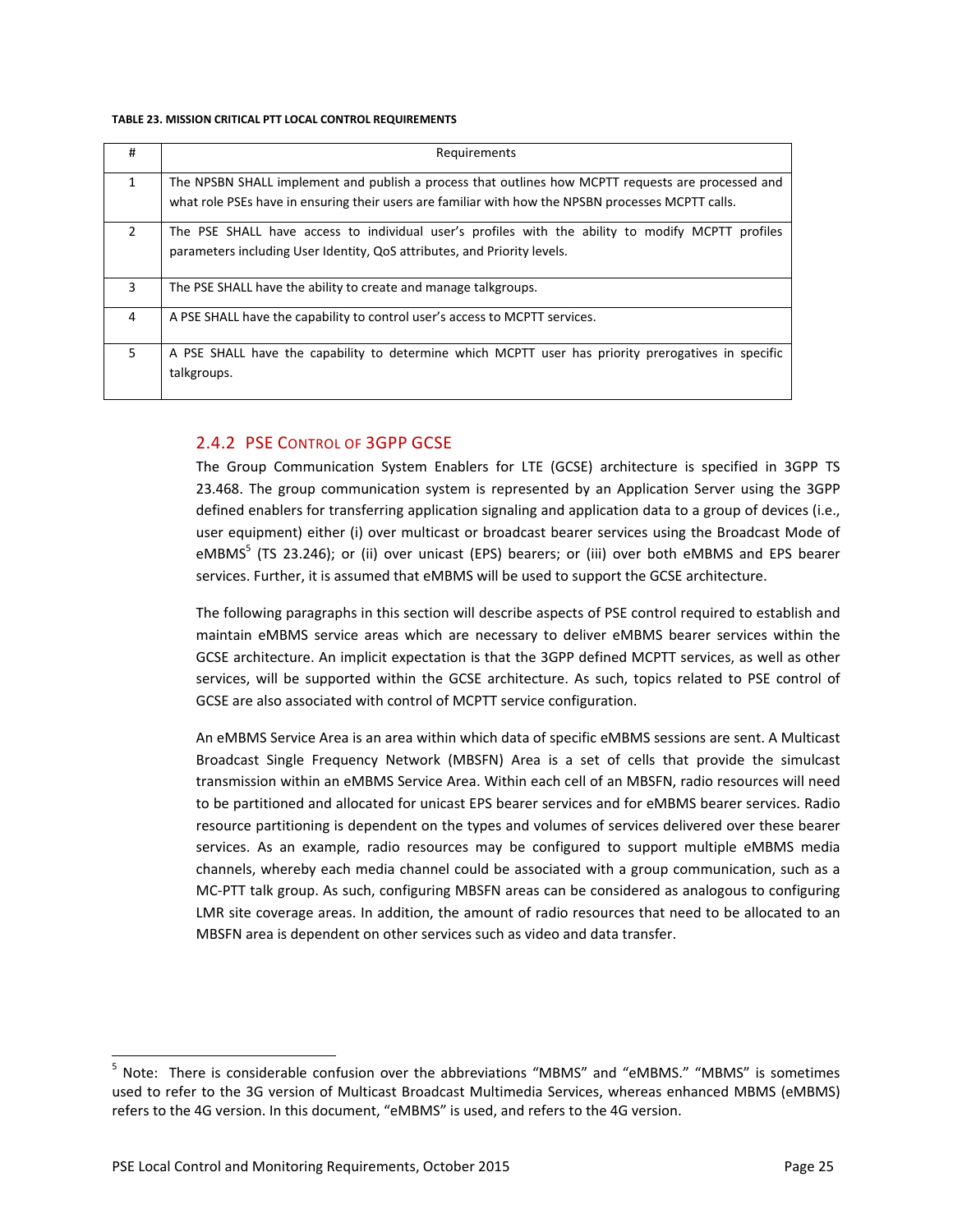The principal PSE control aspects are associated with location and sizes of MBSFN areas and bandwidth requirements for MBSFN areas. Other considerations are media types which will be supported and which eMBMS real-time and/or download delivery modes are required. In shared network scenarios, such as in a public‐private partnership, eMBMS resources may need to be shared between commercial consumer services and public safety services.<sup>6</sup>

### 2.4.2.1 MBSFN AREA PLANNING REQUIRES SIMILAR INPUTS AS LMR SITE PLANNING

MBSFN areas will typically need to be aligned with geographic perimeters of existing jurisdictional communication areas. The reason for this is that public safety personnel typically communicate within their jurisdictional area, and thus communication resources need to be provisioned accordingly. Additional planning may be required at national, regional, local, and tribal levels. As such, PSEs will need to participate in the planning and maintenance of MBSFN areas. PSEs should provide inputs which are relevant to MBSFN area planning including the following:

- Coverage area reliability requirements
- Interference mitigation
- Number of user devices
- Types of services
- Call/usage model for each type of service
- Number of communication groups per jurisdictional area
- System usage characteristics (e.g., support for large events)
- Priority aspects of traffic flows for users and groups of users

#### **TABLE 24. MULTICAST SERVICE AREA PLANNING REQUIREMENTS**

| Requirement                                                                                                             |
|-------------------------------------------------------------------------------------------------------------------------|
| PSEs SHALL have the ability to influence the planning of MBSFN service areas to account for their<br>operational needs. |

A group is a set of NPSBN users having an ability to simultaneously communicate within the group set. Priority controls and privileges can be applied to individual users, as well as commonly to all users within a group. Thus, a group can inherit the assigned priority attributes of each member of the group, and a group can possess unique priority attributes which are common to all members within the group. The common priority attributes can be used for priority controls and privileges assigned to individual users within the group, as well as priority controls and privileges assigned across multiple groups.

Communications media can be delivered to group members via unicast bearers and/or via multicast bearers. Both unicast and multicast bearers may be delivered over shared resources. In such cases, priority attributes may be used to resolve contention for shared resources. For this reason, priority controls and privileges must be assigned to both unicast and multicast bearers.

<u> 1989 - Jan Samuel Barbara, político establecente de la propia de la propia de la propia de la propia de la p</u>

<sup>6</sup> This is merely an observation about eMBMS. It is not the purpose of this document to delve into the issues of secondary use.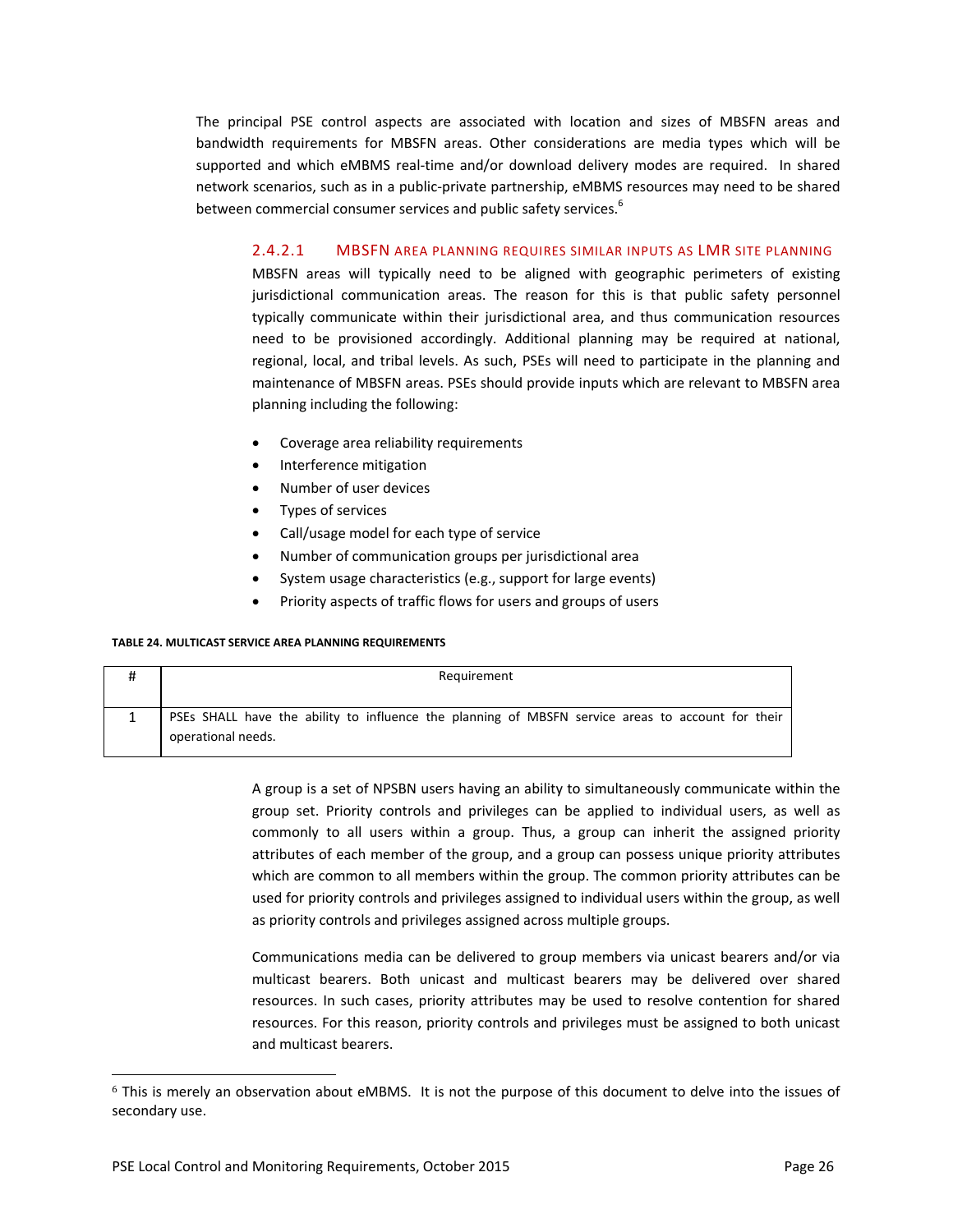#### **TABLE 25. GROUP PRIORITY REQUIREMENTS**

| Requirement                                                                                                |
|------------------------------------------------------------------------------------------------------------|
|                                                                                                            |
| PSEs SHALL have the ability to influence priority attributes applied to Primary NPSBN user group entities. |
| PSEs SHALL have the ability to influence priority controls applied to Primary NPSBN user group entities.   |

### **2.5 ACCOUNTING REQUIREMENTS**

FirstNet must provide a variety of accounting services in addition to other core services. PSEs need access to a robust set of data to monitor usage by first responder personnel; track how many devices are in use; track the status of applications downloaded and updates applied; and other information necessary to manage NPSBN resources at the agency level. Information must be presented in a clear and concise way using a web portal or other automated system that will allow the agency to view, manipulate, and report on data elements as required by individual PSE operational needs.

Device management accounting requirements also include the need to track, log, and report on data elements relating to the cost of PSE subscriber devices and services. Information needed by PSEs is allocated into three main groups, Device, Agency, and User, described in the following sections.

### 2.5.1 DEVICE ACCOUNTING

Device Accounting provides the ability to identify and track devices that are owned and operated by a PSE including spare devices, equipment shared among multiple first responders, and other specialized systems including deployable units. A broad range of device usage information should be available to assist the PSE in determining its efficient use. For example, full cost information should be available at the device level.

#### **TABLE 26. DEVICE ACCOUNTING REQUIREMENTS**

| Requirements                                                          |
|-----------------------------------------------------------------------|
| FirstNet SHALL provide means to facilitate device accounting by PSEs. |

### 2.5.2 AGENCY ACCOUNTING

Agency Accounting provides the ability to identify and track all services and costs assigned to a PSE. It aggregates inventory and invoice information from user and fixed devices to allow a PSE to determine usage and financial impact at the agency level. This includes both one time and recurring costs assigned to the PSE.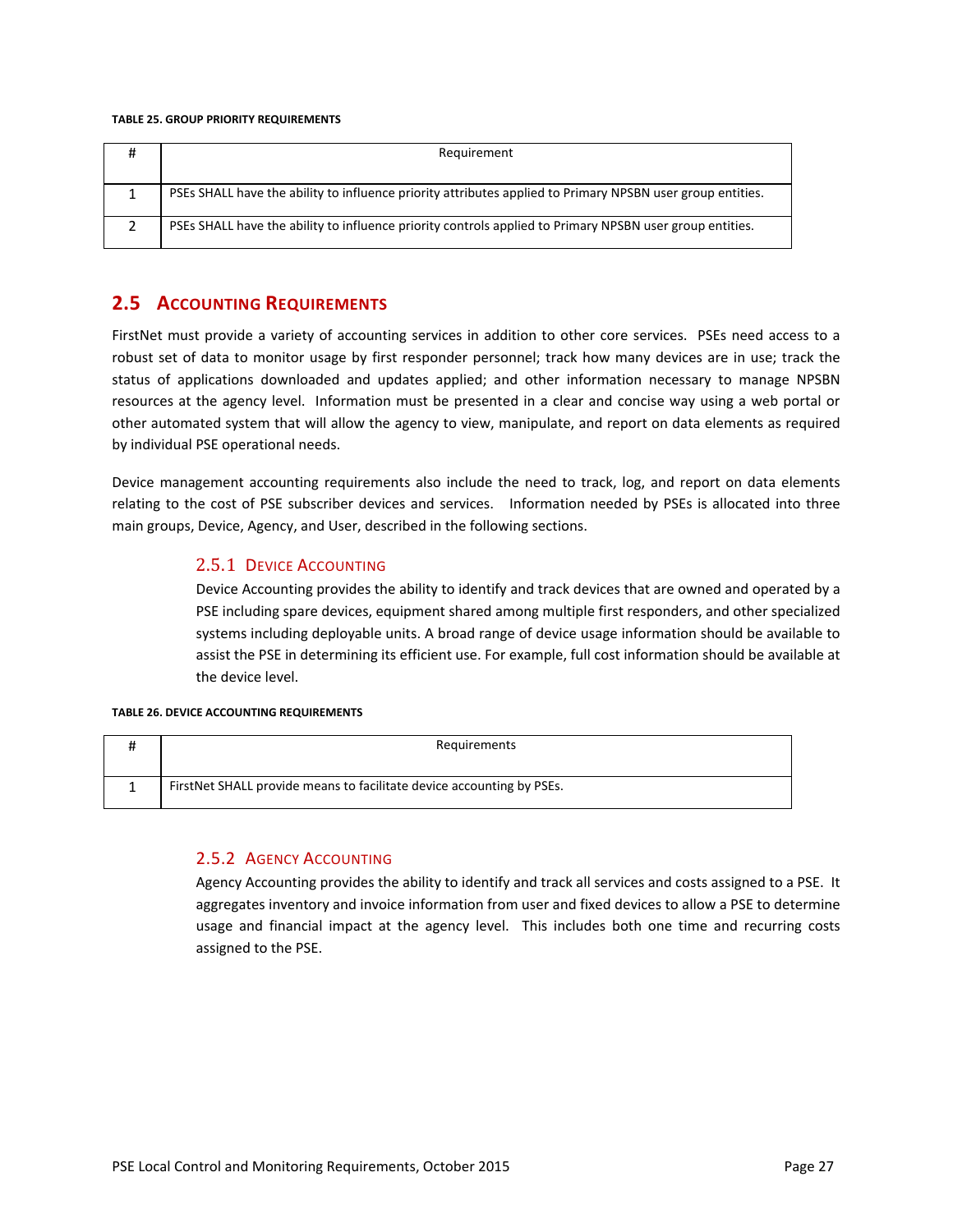#### **TABLE 27. AGENCY ACCOUNTING REQUIREMENTS**

| Requirements                                                                                                                                                |
|-------------------------------------------------------------------------------------------------------------------------------------------------------------|
|                                                                                                                                                             |
| FirstNet SHALL provide PSEs with access to summary cost and usage information at the agency level.                                                          |
| FirstNet SHALL provide individual PSEs with access to the detailed information on its users and devices<br>that is aggregated into the summary information. |

### 2.5.3 USER ACCOUNTING

This provides the ability to determine usage information for an individual responder, based on their authenticated user account. A responder may use a device shared among other agency personnel on a shift to shift basis; or may use multiple devices during their tour of duty (example: portable device, in vehicle device, laptop, etc.). To the extent PSEs face charges that are usage based, provisions should be made for the agencies to confirm up-to-date usage information.

#### **TABLE 28. USER ACCOUNTING REQUIREMENTS**

| Requirements                                                               |
|----------------------------------------------------------------------------|
| PSEs SHALL be able to audit current usage information on a per-user basis. |

### 2.5.4 ADDITIONAL CONSIDERATIONS

The accounting system should allow a PSE to identify usage and costs incurred across a specific date and time range. Local, state, and tribal PSEs must provide detailed billing records to the Federal Emergency Management Agency (FEMA) to receive reimbursement for expenses incurred during a declared disaster.

It should be noted that FirstNet has not yet identified billing rates and plans. The information in this section may need to be reassessed once billing practices for the NPSBN are established.

#### **TABLE 29. ADDITIONAL ACCOUNTING REQUIREMENTS**

| Requirements                                                                                                                                                                                         |
|------------------------------------------------------------------------------------------------------------------------------------------------------------------------------------------------------|
|                                                                                                                                                                                                      |
| In order to accommodate reimbursement of PSEs by FEMA and similar organizations, the NPSBN SHALL<br>provide PSEs with access to usage and cost information across specified date and time intervals. |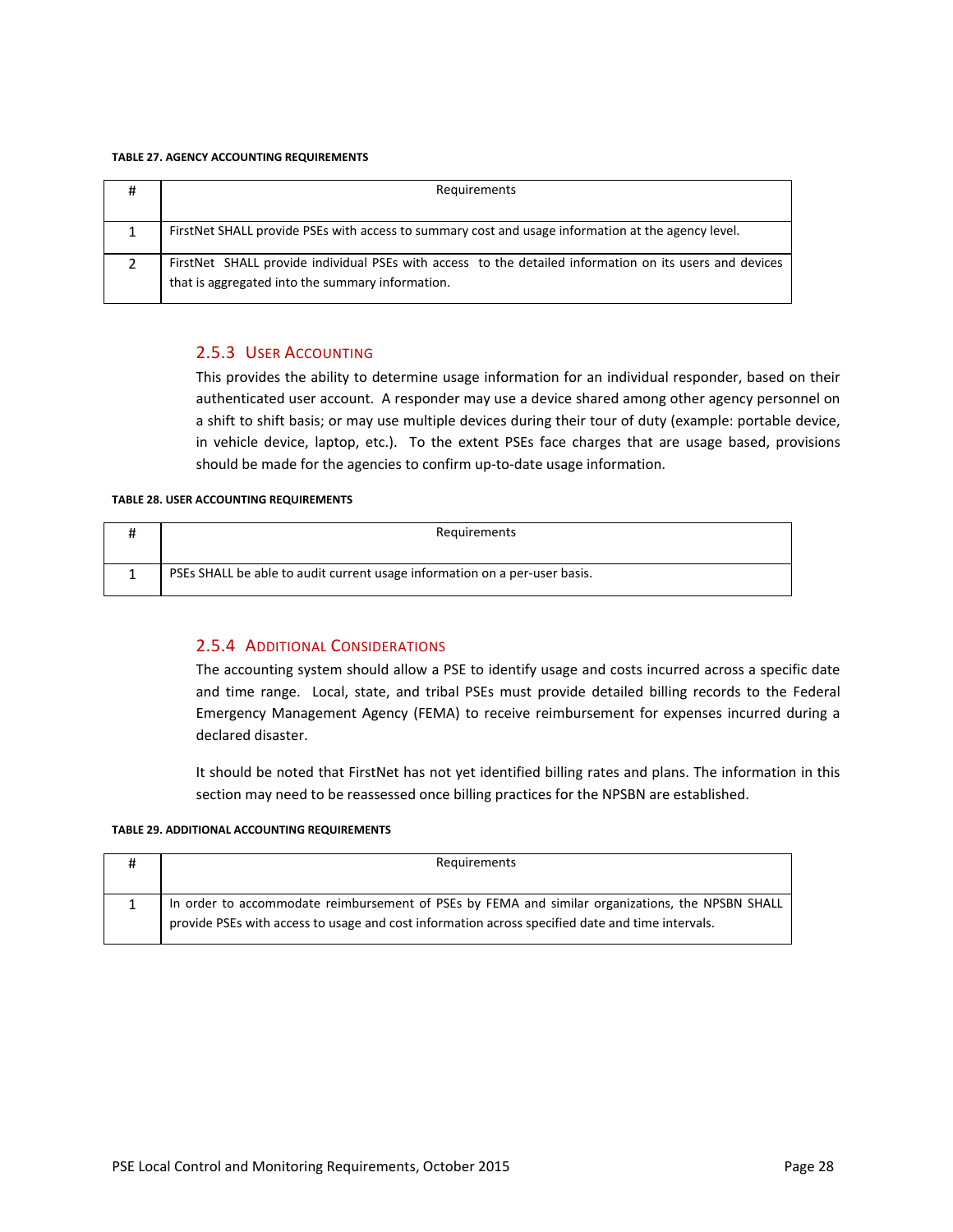## **3 ACRONYMS AND DEFINITIONS**

The Working Group has attempted to normalize these acronyms and definitions with those of other NPSTC documents and with related source material; however, not all nomenclature in this report will match other documents.

| 3GPP                                | 3 <sup>rd</sup> Generation Partnership Program.                                                                                                                                                                                                                                                                                                                                                                                                                                                                                                                                                                                                                                                                                                                                                                                                  |
|-------------------------------------|--------------------------------------------------------------------------------------------------------------------------------------------------------------------------------------------------------------------------------------------------------------------------------------------------------------------------------------------------------------------------------------------------------------------------------------------------------------------------------------------------------------------------------------------------------------------------------------------------------------------------------------------------------------------------------------------------------------------------------------------------------------------------------------------------------------------------------------------------|
| Act                                 | Title VI of the Middle Class Tax Relief and Job Creation Act of 2012.                                                                                                                                                                                                                                                                                                                                                                                                                                                                                                                                                                                                                                                                                                                                                                            |
| Agency Administrator                | A PSE's employee (or designee) with the authority to modify mission-<br>affecting parameters of an application service that is accessible to Primary<br>NPSBN-users.                                                                                                                                                                                                                                                                                                                                                                                                                                                                                                                                                                                                                                                                             |
| Application Service Administrator   | An NPSBN, PSEN, PSE, or 3 <sup>rd</sup> party employee with the authority to manage<br>applications services.                                                                                                                                                                                                                                                                                                                                                                                                                                                                                                                                                                                                                                                                                                                                    |
| <b>Application Service Provider</b> | Applications provided by the NPSBN, PSEN, PSE, or 3 <sup>rd</sup> party.                                                                                                                                                                                                                                                                                                                                                                                                                                                                                                                                                                                                                                                                                                                                                                         |
| <b>BBNO</b>                         | Broadband Network Operator. An entity or consortium of entities under<br>contract with the federal government to build and operate the NPSBN.<br>Such entities are assumed to be Category 1 National, Category 2 Regional<br>or Hybrid (FN Appendix to Special Notice, Pricing Concepts). The phrase<br>"FirstNet" is used throughout this report as the single point of authority for<br>all actions conducted by the First Responder Network Authority and its<br>contractors.                                                                                                                                                                                                                                                                                                                                                                 |
| Consultation                        | The Act defines "consultation" as: "(i) The process of soliciting, analyzing,<br>and integrating the experience, expertise and related insights of federal,<br>state, local and tribal PSEs for building, deploying and operation of the<br>NPSBN as mandated under Section 6206(b)(1) of the Act. Furthermore, (ii)<br>section 6206(c)(2)(A) mandates consultation with regional, state, tribal,<br>and local jurisdictions with respect to the assignment of priority to local<br>users; assignment of priority and selection of entities seeking access to or<br>use of the NPSBN; and training needs of local users. Finally, (iii) Section<br>6205(a) of the Act establishes a standing Public Safety Advisory Committee<br>to assist FirstNet in carrying out its duties and responsibilities articulated<br>under Subtitle B of the Act." |
| Device(s)                           | A device is an access point to the NPBN that provides direct interfaces for<br>primary NPSBN Users such as a smartphone would or it can be a gateway<br>to the network for another device, such as the modems in vehicles that let<br>mobile data terminal access the network. Devices include, but are not<br>limited, to modems, smart devices, ruggedized devices, and tablets. Also<br>known as User Equipment (UE).                                                                                                                                                                                                                                                                                                                                                                                                                         |
| eMBMS                               | Enhanced Multicast Broadcast Multimedia Service                                                                                                                                                                                                                                                                                                                                                                                                                                                                                                                                                                                                                                                                                                                                                                                                  |
| <b>EPS</b>                          | Evolved Packet System per 3GPP                                                                                                                                                                                                                                                                                                                                                                                                                                                                                                                                                                                                                                                                                                                                                                                                                   |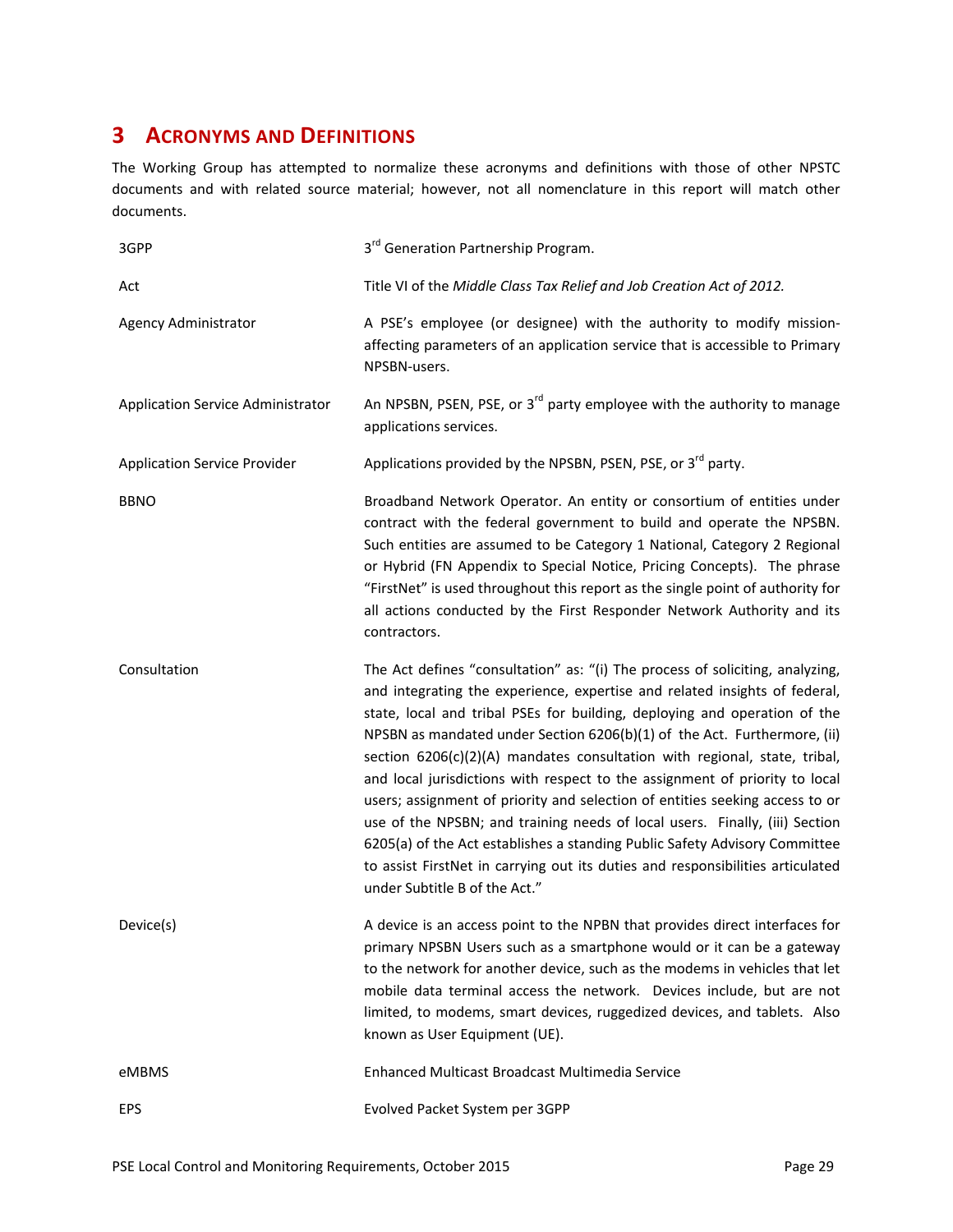| FirstNet           | First Responder Network Authority, FirstNet or FN, means the independent<br>authority created under the Act that is statutorily charged with the design,<br>construction and operation of the NPSBN.                                                                                                                                                                                  |
|--------------------|---------------------------------------------------------------------------------------------------------------------------------------------------------------------------------------------------------------------------------------------------------------------------------------------------------------------------------------------------------------------------------------|
| <b>GCSE</b>        | <b>Group Communications Systems Enabler</b>                                                                                                                                                                                                                                                                                                                                           |
| ICS                | Incident Command System as implemented by National Incident<br>Management System (NIMS)                                                                                                                                                                                                                                                                                               |
| <b>LCWG</b>        | NPSTC Broadband and Technology Committee's Local Control Working<br>Group                                                                                                                                                                                                                                                                                                             |
| LMR                | Land Mobile Radio                                                                                                                                                                                                                                                                                                                                                                     |
| Local Control      | Local Control refers to the ability of PSEs (federal, state, local, and tribal) to<br>configure and monitor their communication systems to adapt to mission<br>requirements and systems conditions.                                                                                                                                                                                   |
| <b>MBSFN</b>       | Multicast Broadcast Single Frequency Network                                                                                                                                                                                                                                                                                                                                          |
| <b>MCPTT</b>       | <b>Mission Critical Push-to-Talk</b>                                                                                                                                                                                                                                                                                                                                                  |
| <b>NIMS</b>        | National Incident Management System                                                                                                                                                                                                                                                                                                                                                   |
| <b>NOC</b>         | <b>Network Operations Center</b>                                                                                                                                                                                                                                                                                                                                                      |
| <b>NPSBN</b>       | National Public Safety Broadband Network, as defined under section 6202<br>of the Act, based on a single national network architecture and commercial<br>standards that evolve with technological advancements. The NPSBN is<br>dedicated to public safety use and operates on Public Safety Spectrum as<br>set forth under Subtitle A of the Act.                                    |
| OS                 | <b>Operating System</b>                                                                                                                                                                                                                                                                                                                                                               |
| PKI                | Public key infrastructure is a set of hardware, software, people, policies,<br>and procedures needed to create, manage, distribute, use, store, and<br>revoke digital certificates and manage public-key encryption.                                                                                                                                                                  |
| Primary NPSBN-User | An entity (PSE) or subscriber that provides public safety services. Inherent<br>in this term is a hierarchy of responder access to the NPSBN referred to as<br>first responder, secondary responder, etc. Currently, first responder refers<br>to police, fire, and EMS organizations whose entire organization always has<br>priority access to the NPSBN (see, FN's 3rd Legal NOI). |
| PS                 | <b>Public Safety</b>                                                                                                                                                                                                                                                                                                                                                                  |
| <b>PSE</b>         | Public Safety Entity means a federal, state, local, or tribal public safety<br>organization or agency that makes use of communications services offered<br>by FirstNet for the purpose of provisioning public safety services in<br>response to an incident or planned event.                                                                                                         |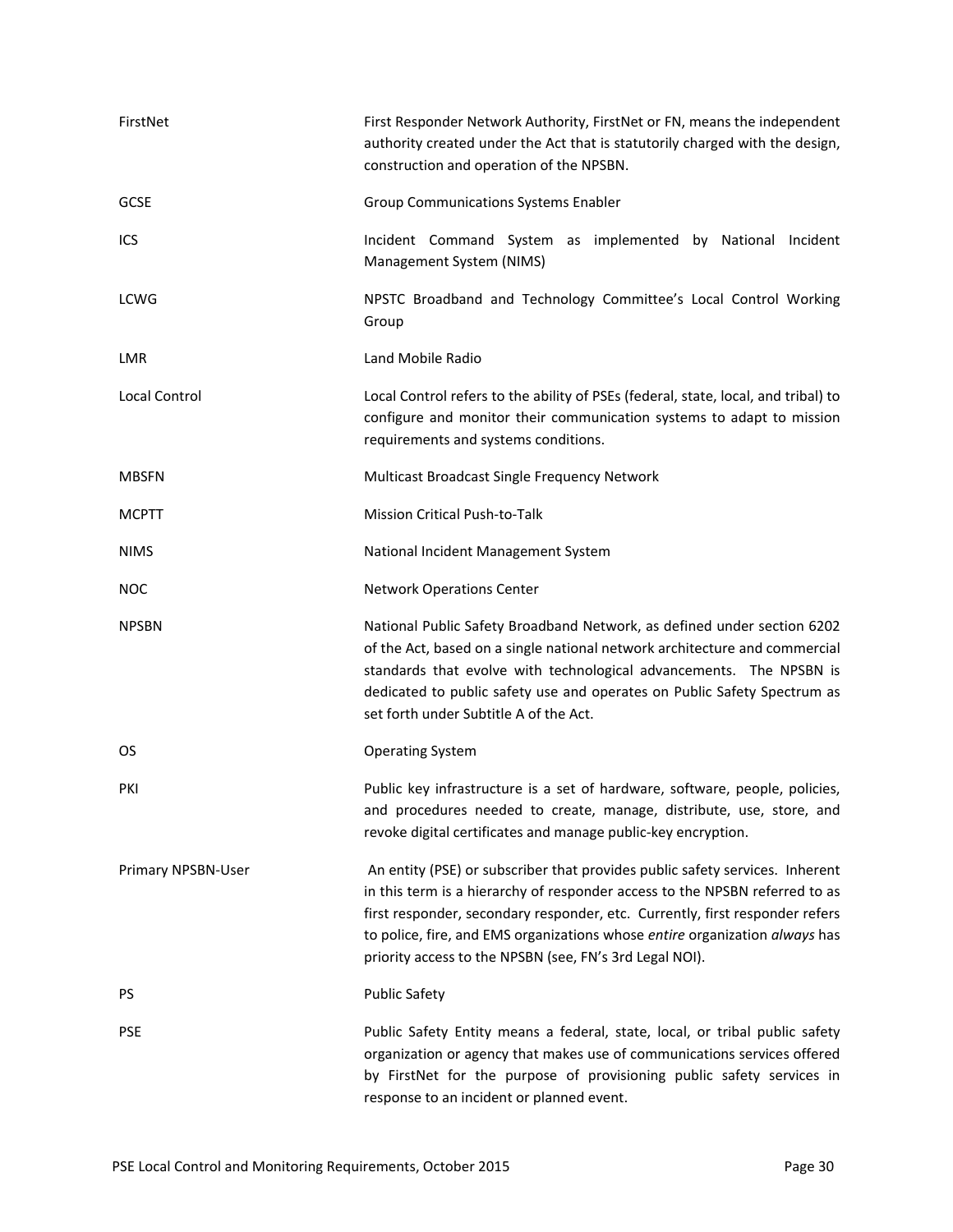| <b>PSEN</b>       | Public Safety Enterprise Network means a network dedicated to public<br>safety users and their specific applications and requirements. PSENs are<br>largely separate from, but are intended to be interconnected with the<br>NPSBN. To avoid confusion with multiple uses of the word "local", PSEN is<br>employed for reference to so-called <i>private</i> PS networks and applications. |
|-------------------|--------------------------------------------------------------------------------------------------------------------------------------------------------------------------------------------------------------------------------------------------------------------------------------------------------------------------------------------------------------------------------------------|
| <b>PTT</b>        | Push-to-Talk                                                                                                                                                                                                                                                                                                                                                                               |
| QoS               | Quality of Service, Focuses on the quality of the experience attributes<br>(latency, packet loss, etc.) supplied by the broadband network to an<br>application or device                                                                                                                                                                                                                   |
| <b>SHALL</b>      | The word SHALL is used to identify those items the Working Group<br>considered critical to the success of the NPSBN. In the opinion of the<br>Working Group, the network is unlikely to fulfill its mission and promise if<br>these requirements are not considered.                                                                                                                       |
| SHOULD            | The word SHOULD is used to identify those items the Working Group<br>considered important to the success of the NPSBN. In the opinion of the<br>Working Group, the network will benefit from including items so indicated.                                                                                                                                                                 |
| <b>SIM</b>        | Subscriber Identification Module (SIM).                                                                                                                                                                                                                                                                                                                                                    |
| <b>SLA</b>        | Service Level Agreement. Note that FirstNet (in the draft RFP) has a<br>specialized definition of SLA. Herein the term is used more broadly.                                                                                                                                                                                                                                               |
| SOP               | <b>Standard Operating Procedure.</b>                                                                                                                                                                                                                                                                                                                                                       |
| <b>TAB Report</b> | Technical Advisory Board Report. Federal Communications Commission,<br>Recommended Minimum Technical Requirements to Ensure Nationwide<br>Interoperability for the Nationwide Public Safety Broadband Network,<br>released May 22, 2012.                                                                                                                                                   |
| <b>UE</b>         | User Equipment (see also Device).                                                                                                                                                                                                                                                                                                                                                          |
| <b>VPN</b>        | Virtual Private Network.                                                                                                                                                                                                                                                                                                                                                                   |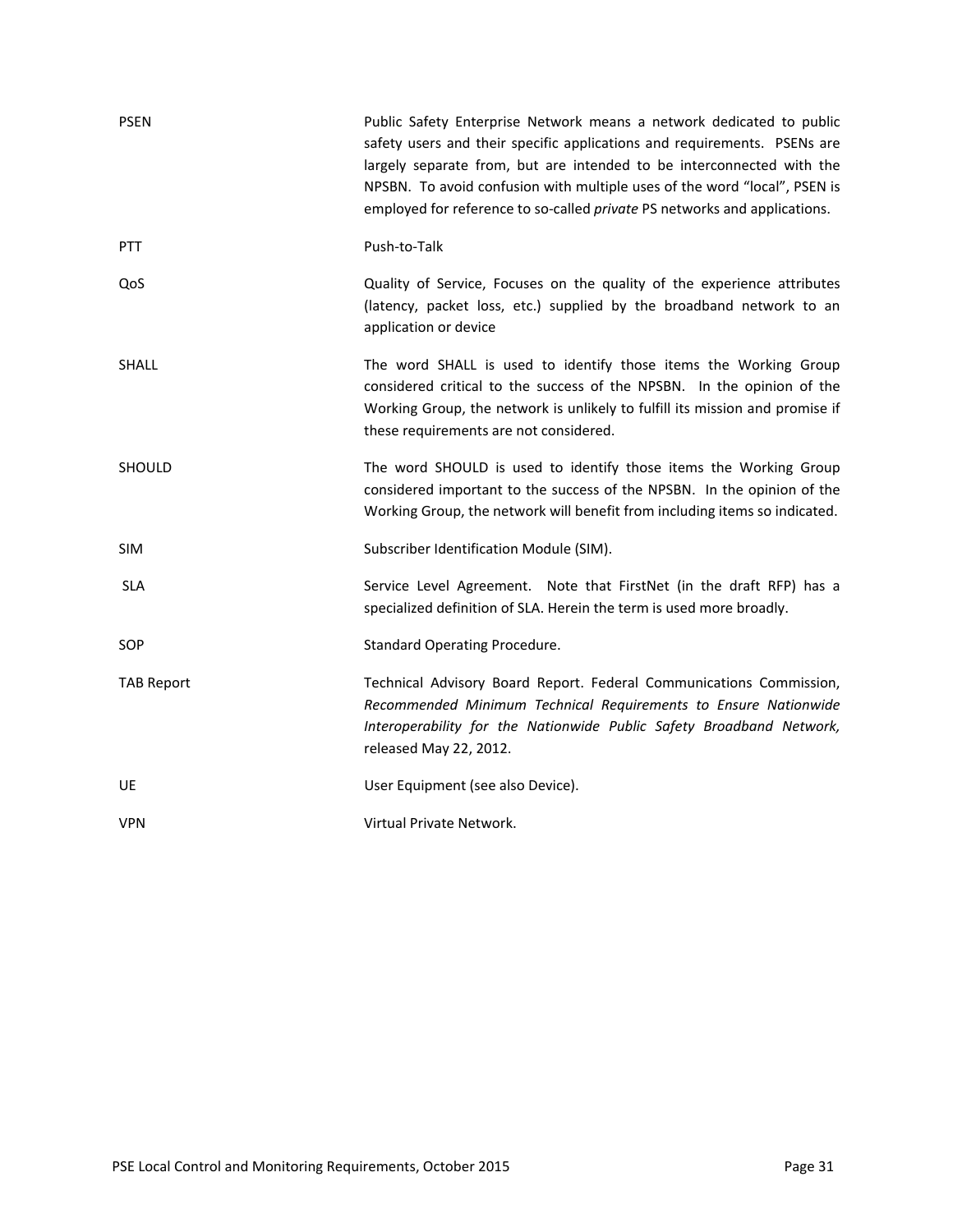## **4 CONTRIBUTORS**

NPSTC wishes to recognize the significant involvement of the Local Control Working Group members, including those that participated in the 2012 report and those that contributed to this report, and thank them for their dedication to the project.

| <b>Name</b>           | Representing                       | 2012            | 2014               |
|-----------------------|------------------------------------|-----------------|--------------------|
| Allen, Karen          | State of Arizona                   |                 | X                  |
| Arcuri, Dominick      | <b>DVA Consulting</b>              |                 |                    |
| Baker, Natalie        | Intrado                            |                 | X                  |
| Barreto, Edgardo      | Puerto Rico Fire Dept.             | X               |                    |
|                       | <b>Veterans Enterprise Systems</b> |                 |                    |
| Bitting, James        | Technology                         |                 | х                  |
| Britt, Michael        | State of Arizona                   | X               | Χ                  |
| Brouwer, Wim          | Alcatel-Lucent                     | X               | Χ                  |
| Burgess, John         | Alcatel-Lucent                     | X               |                    |
| Carl, Jeffrey         | AT&T                               |                 | X                  |
| Cavazos, Robert       | Harris County, Texas               |                 | X                  |
| Chang, Yoon           | <b>FCC</b>                         | X               |                    |
| Cole, Cynthia         | Cynergyze                          | X               |                    |
| Coleman Madsen, Kim   | State of Colorado                  |                 | X                  |
| Contestabile, John    | Johns Hopkins University           |                 | X                  |
| Crosby, Todd          | State of Hawaii                    |                 |                    |
| Daly, Brian           | <b>ATT</b>                         | X               |                    |
| Davis, Andy           | <b>MSI</b>                         |                 | $\pmb{\mathsf{X}}$ |
| Delatorre, Carlos     | <b>NewTel Consulting</b>           |                 | X                  |
| Devine, Steve         | <b>NPSTC</b>                       |                 | PC <sup>7</sup>    |
| Dolly, Martin         | ATT                                | Χ               |                    |
| Doumi, Tewfik         | Alcatel-Lucent                     |                 | Χ                  |
| Eastwood, Jim         | <b>MSI</b>                         |                 | x                  |
| Eierman, David        | <b>MSI</b>                         |                 | X                  |
| English, Gerald "Jay" | <b>APCO</b>                        |                 | X                  |
| Fischer, Chris        | Alcatel-Lucent                     | X               |                    |
| Fraser, Barry         | <b>BayRICS Authority</b>           |                 | Χ                  |
| Galway, Rick          | Skylinc Incorporated               | Χ               |                    |
| Garcia, Victoria      | State of Hawaii                    | X               |                    |
| Goldsmith, Ron        | Plano TX                           |                 | X                  |
| Harrison, Regina      | <b>NTIA</b>                        |                 | Χ                  |
| Hengeveld, Tom        | Harris                             | IC <sup>8</sup> | IC                 |
| Horden, Neil          | <b>Federal Engineering</b>         |                 | х                  |
| Johnson, Reid         | Harris                             | Χ               | Χ                  |

<sup>7</sup> PC = Public Safety Chair

<u> 1989 - Jan Samuel Barbara, político establecente de la propia de la propia de la propia de la propia de la p</u>

 $8$  IC = Industry Chair